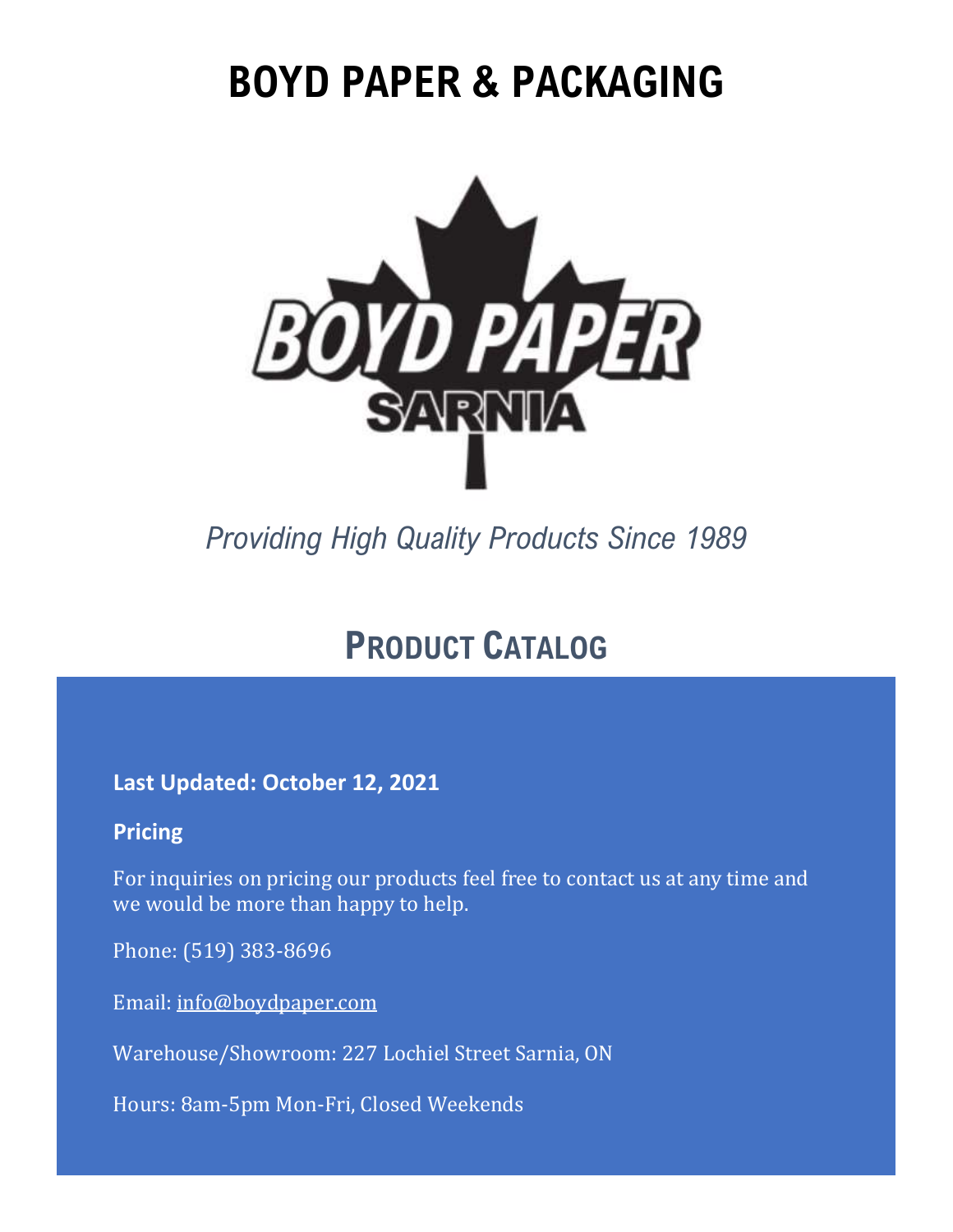

#### **BOYD PAPER & PACKAGING**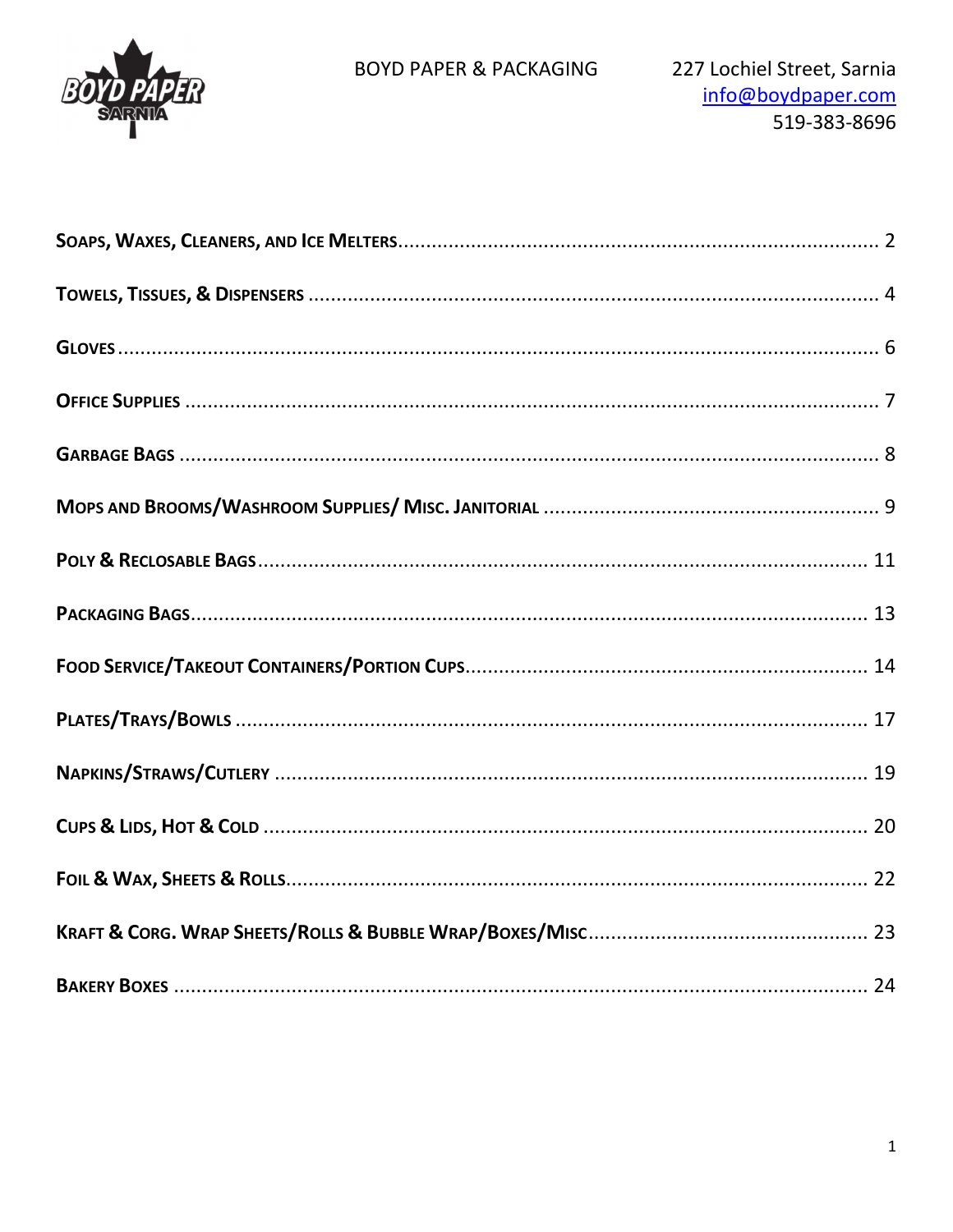

#### Soaps, Waxes, Cleaners, and Ice Melters

| Code  | <b>Product Name</b>           | <b>Description</b>              |
|-------|-------------------------------|---------------------------------|
| EZ418 | Air Deodorizer                | Dutch Apple, 177g               |
| EZ419 | Air Deodorizer                | Citrus Blast, 177g              |
| EZ295 | All Pine                      | All Purpose Cleaner, 4L         |
| EA316 | <b>Auto Dishwash</b>          | Machine Dishwash Liquid, 4L     |
| EA317 | <b>Auto Dishwash</b>          | Machine Dishwash Liquid, 20L    |
| EA318 | <b>Auto Dish Chlorinated</b>  | Machine Dishwash Chlorin, 4L    |
| EA342 | <b>Auto Shine</b>             | Car Wash & Wax 4L               |
| EA200 | Bio-2000 Heavy Duty           | Cleaner/Degreaser, 4L           |
| EZ270 | <b>Bounce</b>                 | Fabric Softener Sheet 260/Box   |
| EZ492 | <b>Cascade Action Packs</b>   | 115/Pack                        |
| EZ235 | Citranet                      | Pow. Laundry Deterg. 18.1kg     |
| EA348 | Citrus Aid                    | All Purpose Cleaner, 4L         |
| EZ480 | <b>Chlorine Test Strips</b>   | 100/Tube                        |
| EA210 | Clear Vu                      | Glass Cleaner, 4L               |
| EZ305 | Comet                         | Pow. Cleanser, 24x400g/Case     |
| EA300 | <b>Creme Sil</b>              | Scouring Cleanser, 1L           |
| M917  | Dawn                          | Dish Detergent, 10x638 ml/Cs    |
| EA460 | Debonaire #212                | Foaming Soap, 8x1L/Case         |
| EA421 | <b>Debonaire Propour</b>      | Lotion Wash, 4x2L/Case          |
| EA427 | Debonaire Propour             | Hair & Body Wash, 4x2L/Case     |
| EA270 | Descale                       | Safe Acid Descaler, 4L          |
| EZ485 | Easy Off                      | Fume Free Oven Cleaner, 400g    |
| EZ106 | <b>Environmelt Ice Melter</b> | 22.68kg/Bag                     |
| EZ399 | <b>Fantastik Cleaner</b>      | 3.8L                            |
| M918  | <b>Fantastik Cleaner</b>      | Spray, 12x650 ml/Case           |
| EZ470 | Febreeze                      | Fabric Freshener, 945ml         |
| EA260 | <b>First Impressions</b>      | Wet Look Floor Finish, 4L       |
| EA235 | Flow Away                     | Sulfuric Acid Drain Opener, 1L  |
| EA350 | Fresh Lavender                | Neutral All Purpose Cleaner, 4L |
| EZ446 | <b>Furniture Polish</b>       | Sprayway, 539g                  |
| EA298 | <b>Garage Floor Cleaner</b>   | Powder Form, 50lb               |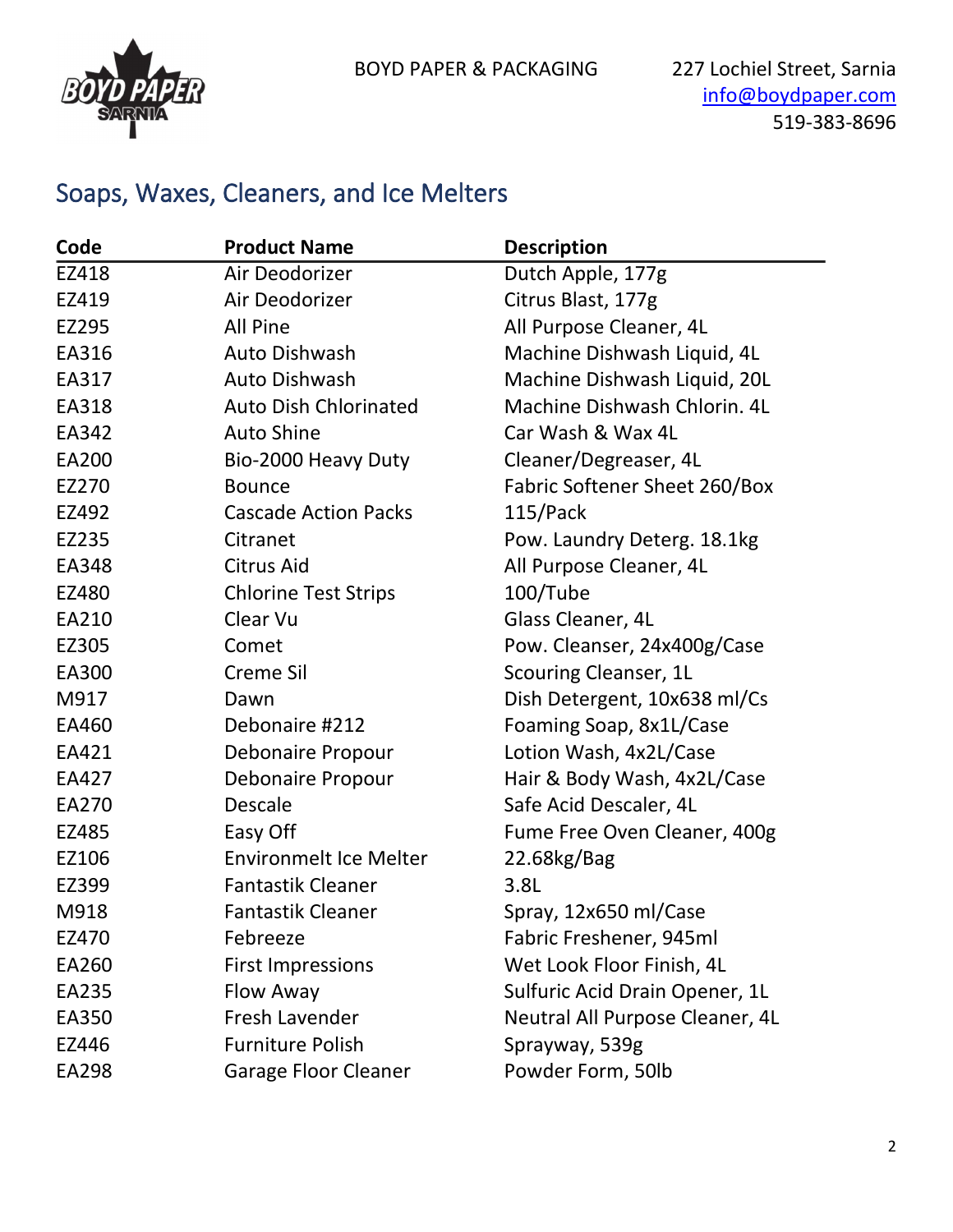

[info@boydpaper.com](mailto:info@boydpaper.com) 519-383-8696

| Code  | <b>Product Name</b>              | <b>Description</b>                    |
|-------|----------------------------------|---------------------------------------|
| EZ421 | Liquid Bleach                    | 6%, 5L                                |
| EZ490 | Lysol                            | Disinfectant Spray, 350g              |
| EZ460 | Lysol                            | Wet Wipes, 80/Tub                     |
| EA365 | <b>MB Liquid Hand Sanitizer</b>  | 65% Alcohol, 1L                       |
| EA370 | <b>MB Sanigel Hand Sanitizer</b> | 75% Alcohol, 1L                       |
| EZ429 | Mr. Clean                        | Finished Floor Cleaner, 3.78L         |
| EA315 | Multi San                        | Surface Cleaner/Disinfectant, 4L      |
| EA220 | Multi Suds                       | Manual Dishwashing Soap, 4L           |
| EA207 | Multi-Zyme                       | Drain/Grease Trap Cleaner, 4L         |
| EA357 | Oven Clean                       | Liquid Oven Cleaner, 4L               |
| EA190 | PH Power                         | Toilet Cleaner, 909ml                 |
| EA531 | Purell                           | Inst. Hand Sanitizer 354ml            |
| EA507 | <b>Purell NXT</b>                | Hand Sanitizer, 1L                    |
| EA517 | <b>Purell TFX</b>                | Hand Sanitizer, 1.2L                  |
| EA312 | Reodor                           | Concentrated Deodoriser, 4L           |
| EA320 | Rinse                            | Concen. Machine Rinse, 4L             |
| EZ110 | <b>Rock Salt</b>                 | 20kg/bag                              |
| EZ495 | <b>Bio Scrub</b>                 | <b>Bulk Hand Sanitizer Gel, 3.78L</b> |
| EA360 | Sanitize RTU                     | No Rinse Quat Surface Sanitizer, 1L   |
| EA361 | Sanitize RTU                     | No Rinse Quat Surface Sanitizer, 4L   |
| EA362 | Clean & Disinfect RTU            | Surface Disinfectant, 1L              |
| EA363 | <b>Clean &amp; Disinfect RTU</b> | Surface Disinfectant, 1L              |
| EA319 | Sanitizer Destainer              | Disinfectant Liquid w/ Bleach 4L      |
| EA225 | Soft Soap Pearl                  | Lotion Hand Soap, 4L                  |
| EZ423 | <b>Stainless Steel Cleaner</b>   | Polish & Cleaner, 425g                |
| EA307 | <b>Steam Extract</b>             | <b>Extraction Cleaner, 4L</b>         |
| EZ505 | <b>Stride Citrus</b>             | Neutral Cleaner, 3.78L                |
| EZ245 | <b>Sweeping Compound</b>         | 20kg/box                              |
| EA250 | <b>Top Seal</b>                  | Base Coat Sealer, 4L                  |
| EA245 | <b>Turbo Strip</b>               | Heavy Duty Stripper, 4L               |
| EA246 | <b>Turbo Strip</b>               | Heavy Duty Stripper, 20L              |
| EZ435 | Windex                           | Glass Cleaner, 765ml                  |
| EA230 | <b>White Pearl</b>               | Anti-Microbial Hand Lotion, 4L        |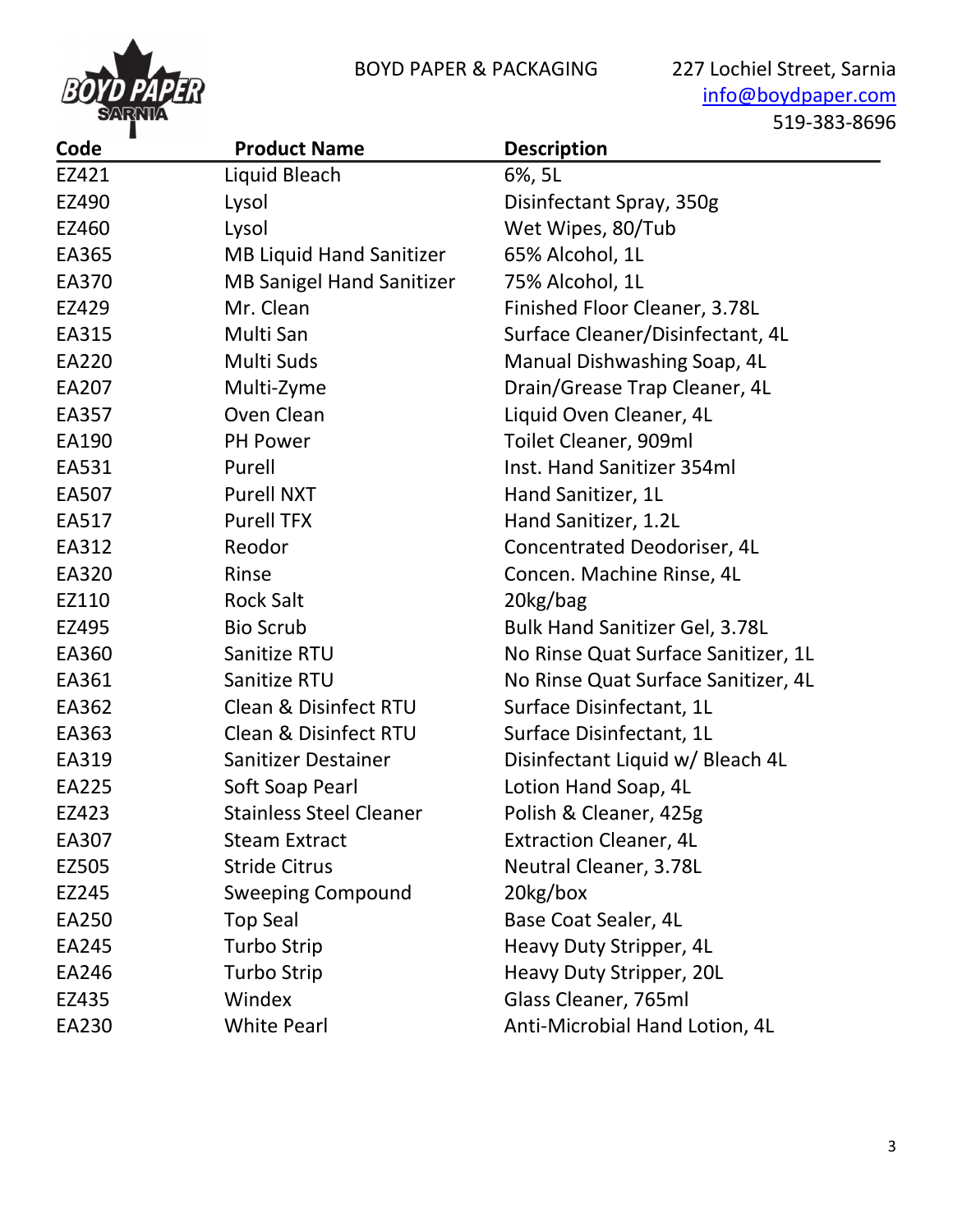

#### Towels, Tissues, & Dispensers

| Code         | <b>Product Name</b>                | <b>Description</b>              |
|--------------|------------------------------------|---------------------------------|
| GZ230        | Air Mist Dispenser                 | Metered                         |
| DA314        | <b>Bath Tissue</b>                 | 1 Ply 1000 Sheet, 48 Rolls/Case |
| EZ550        | Boston Round Bottle w/ Pump        | Soap/Sanitizer Bottle           |
| DA291        | <b>Cascades Bath Tissue</b>        | 2 Ply, 48 Rolls/Case            |
| DA274        | <b>Cascades Facial Tissue</b>      | 2 Ply Facial Tissue 30x100/Cs   |
| <b>DA275</b> | <b>Cascades Facial Tissue</b>      | 2 Ply Facial Tissue 100/Box     |
| DA261        | <b>Cascades Kitchen Towel</b>      | Paper Towel, 30 Rolls/Case      |
| <b>DD025</b> | <b>Center-Pull Towel</b>           | 2 Ply Paper Towel, 6x600'/Case  |
| DA209        | <b>Chix Blue</b>                   | Food Service Towel, 100/Case    |
| DA352        | <b>Embassy Premium</b>             | White Singlefold, 3000/Case     |
| DD220        | <b>Embassy Supreme Bath Tissue</b> | 2 Ply, 48 Rolls/Case            |
| DD107        | Junior Jumbo                       | 2 Ply Bath Tissue, 8 Rolls/Case |
| <b>DD115</b> | <b>KC White Towel</b>              | 8"x1000'/Roll, 12 Rolls/Case    |
| DD210        | <b>KC Wypalls</b>                  | 160/Case, #41044                |
| M915         | <b>KC Hand Towels</b>              | 6x600'/Case                     |
| M916         | <b>KC Junior Jumbo</b>             | 2 Ply, 12x1000'/Case            |
| DA240        | Kimwipe 900S                       | 280/Pack, 30 Packs/Case         |
| DA400        | <b>Kraft Roll Paper Towel</b>      | 12x300'/Case                    |
| <b>DA500</b> | <b>Kraft Roll Paper Towel</b>      | 12x425'/Case                    |
| DA139        | <b>Kraft Singlefold Towel</b>      | 16x250/Case                     |
| <b>DA300</b> | <b>Purex Supreme</b>               | 2 Ply Bath Tissue 60 Rolls/Case |
| DD215        | Rags                               | Fleece Rags, 10lb/Bag           |
| EA505        | Sanitizer Dispenser                | <b>Purell NXT</b>               |
| M914         | <b>Scott Coreless</b>              | 2Ply, JRT, 12 Rolls/Case        |
| GA732        | Soap Dispenser                     | Encore Clear-Vu, 30oz           |
| EA452        | Soap Dispenser                     | Propour 2000                    |
| DA629        | <b>Terry Towels</b>                | 15"x17", 5lb/Case               |
| GA805        | <b>Tissue Dispenser</b>            | Chrome, Single Roll             |
| GA810        | <b>Tissue Dispenser</b>            | Chrome, Double Roll             |
| GZ409        | <b>Tissue Dispenser</b>            | Single JRT Jumbo, 9"            |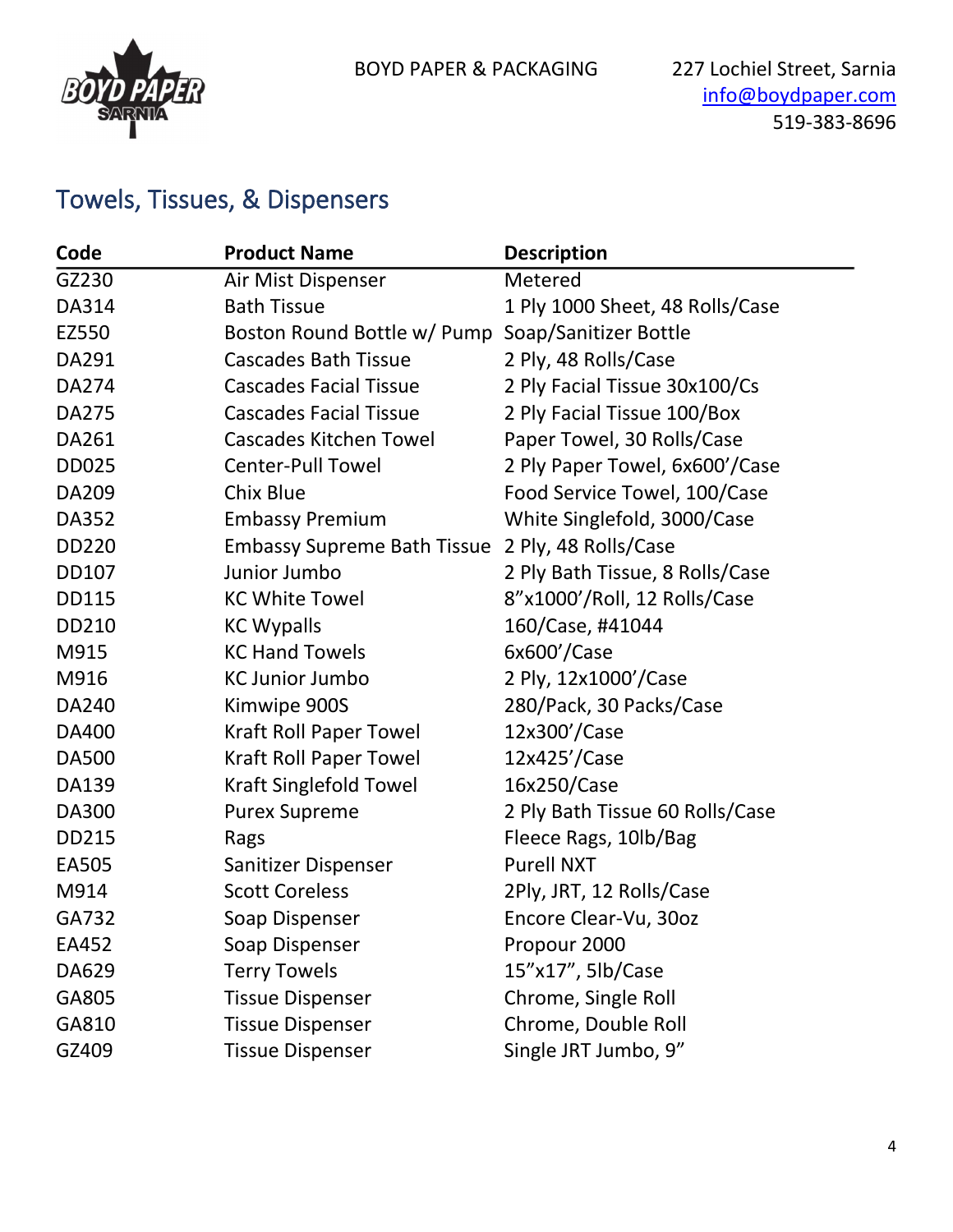

[info@boydpaper.com](mailto:info@boydpaper.com) 519-383-8696

| Code         | <b>Product Name</b>          | <b>Description</b>              |
|--------------|------------------------------|---------------------------------|
| GZ410        | <b>Tissue Dispenser</b>      | Twin JRT Jumbo, 9"              |
| EA515        | <b>Touch Free Dispenser</b>  | Gojo TFX, Grey                  |
| EA516        | <b>Touch Free Dispenser</b>  | Purell TFX, 1.2L                |
| GZ435        | <b>Towel Dispenser</b>       | Center-Pull                     |
| GZ455        | <b>Towel Dispenser</b>       | <b>Element Roll</b>             |
| GZ445        | <b>Towel Dispenser</b>       | <b>PUR No touch Mechanical</b>  |
| GZ430        | <b>Towel Dispenser</b>       | T1100 LRM Lever                 |
| GZ420        | <b>Towel Dispenser</b>       | <b>Universal Metal</b>          |
| <b>DA120</b> | <b>White Multifold Towel</b> | 16x250/Case                     |
| <b>DA108</b> | White Paper Towel            | 425', 12 Rolls/Case Cascades    |
| DA131        | White Singlefold Towel       | 16x250/Case Cascades            |
| DA152        | <b>White Swan</b>            | 2 Ply Bath Tissue 48 Rolls/Case |
| <b>DA200</b> | <b>White Swan</b>            | Quick Wipes, 135x80/Case        |
| DA265        | <b>White Swan</b>            | Pro Towel, #01870, 24 Rolls/Cs  |
| DA272        | <b>White Swan</b>            | 2 Ply Facial Tissue 30x100/Cs   |
| M011         | Wiper                        | Wypall-Terri x60, 1560/Case     |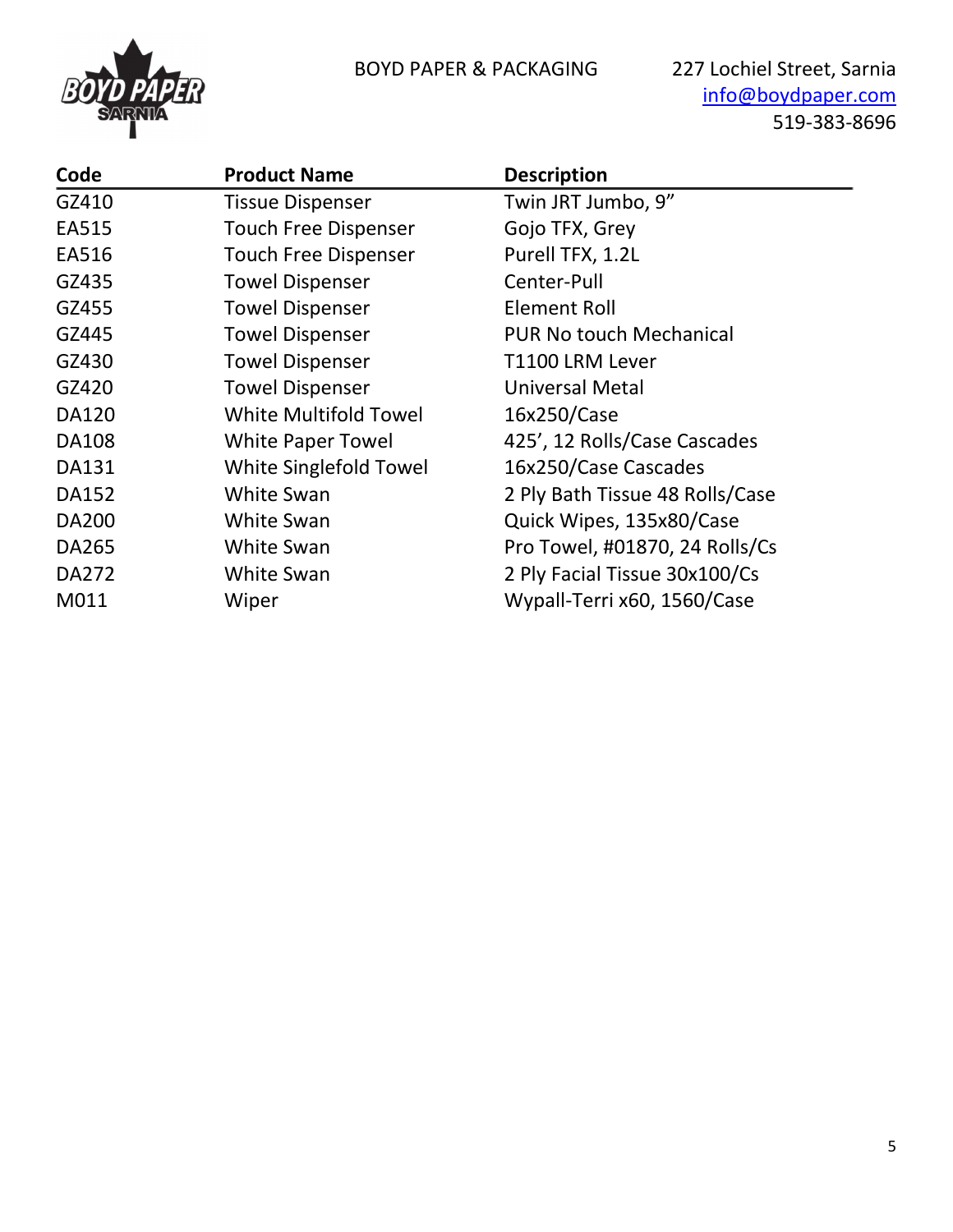

#### Gloves

| Code        | <b>Product Name</b>   | <b>Description</b>            |
|-------------|-----------------------|-------------------------------|
| GA715       | Latex Gloves          | Small Latex Gloves, 100/Box   |
| GA716       | Latex Gloves          | Medium Latex Gloves, 100/Box  |
| GA717       | Latex Gloves          | Large Latex Gloves, 100/Box   |
| GA718       | Latex Gloves          | X-Large Latex Gloves, 100/Box |
| <b>MISC</b> | <b>Nitrile Gloves</b> | S, M, L, or XL, 1000/Case     |
| GA680       | Poly Gloves           | Food Handlers Gloves 500/Box  |
| GA685       | <b>Vinyl Gloves</b>   | Small Vinyl Gloves, 100/Box   |
| GA686       | <b>Vinyl Gloves</b>   | Medium Vinyl Gloves, 100/Box  |
| GA687       | <b>Vinyl Gloves</b>   | Large Vinyl Gloves, 100/Box   |
| GA688       | <b>Vinyl Gloves</b>   | X-Large Vinyl Gloves, 100/Box |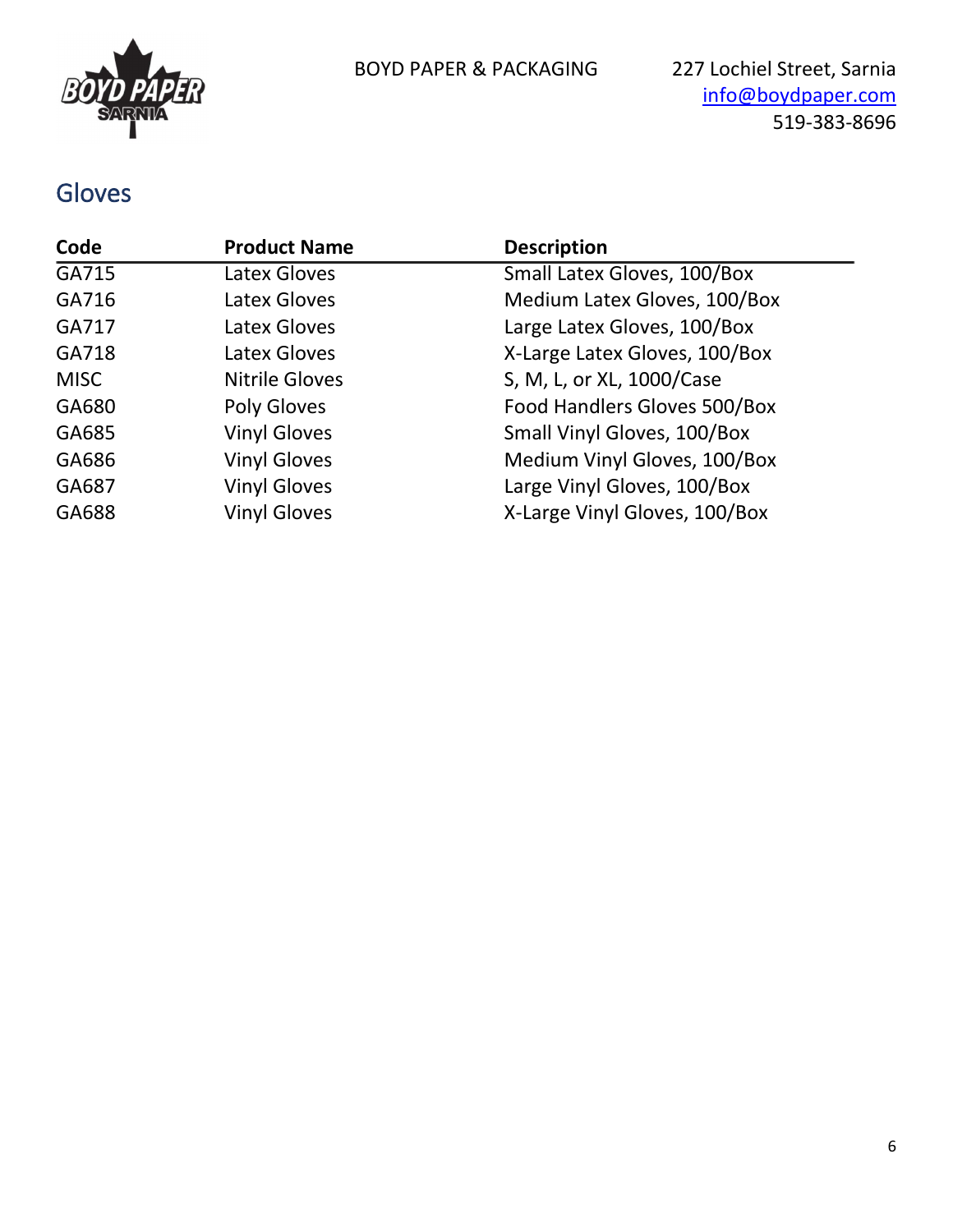

## Office Supplies

| Code         | <b>Product Name</b>        | <b>Description</b>                  |
|--------------|----------------------------|-------------------------------------|
| <b>OA385</b> | <b>Carton Sealing Tape</b> | 2"x66M, 48 Rolls/Case               |
| M303         | <b>Carton Sealing Tape</b> | 3"x100M, 24 Rolls/Case              |
| <b>OA099</b> | Copy Paper                 | 8.5"x11", White, 500/Pack           |
| <b>OA100</b> | Copy Paper                 | 8.5"x11", White, 5000/Case          |
| <b>OA104</b> | Copy Paper                 | 8.5"x14", White, 500/Pack           |
| <b>OA105</b> | Copy Paper                 | 8.5"x14", White, 5000/Case          |
| <b>OA109</b> | Copy Paper                 | 11"x17", White, 500/Pack            |
| <b>OA110</b> | Copy Paper                 | 11"x17", White, 2500/Case           |
| <b>OA128</b> | Copy Paper                 | 8.5"x11", Pink, 500/Pack            |
| <b>OA130</b> | Copy Paper                 | 8.5"x11", Blue, 500/Pack            |
| <b>OA132</b> | Copy Paper                 | 8.5"x11", Green, 500/Pack           |
| <b>OA134</b> | Copy Paper                 | 8.5"x11", Canary, 500/Pack          |
| <b>OA420</b> | Envelopes                  | #10 Plain, 500/Box                  |
| <b>OA425</b> | <b>Envelopes</b>           | #10 Window, 500/Box                 |
| <b>OA436</b> | Envelopes                  | 9"x12", Kraft, 500/Case             |
| <b>OA443</b> | Envelopes                  | Packing Slip, 100/Pack              |
| OA446        | Envelopes                  | Packing Slip, 1000/Case             |
| <b>OA488</b> | <b>Elastic Bands</b>       | #16, $1\frac{1}{\text{Bag}}$        |
| <b>OA490</b> | Elastic bands              | #32, 1lb/Bag                        |
| <b>OA508</b> | <b>Guest Check</b>         | #23617 1 Part, 10/Bdl               |
| <b>OA509</b> | <b>Guest Check</b>         | #23516 1 Part, 10/Bdl               |
| <b>OA511</b> | <b>Guest Check</b>         | #27001 2 Part, 10/Bdl               |
| <b>OA394</b> | <b>Masking Tape</b>        | 1''                                 |
| T007         | <b>Masks</b>               | 3 Ply Blue, 50/Box                  |
| <b>OA505</b> | Sales Books                | <b>Blueline Carbonless, 16/Pack</b> |
| <b>OA530</b> | <b>Scratch Pads</b>        | 4"x6", Blank, 10/Pack               |
| T013         | Shield                     | <b>With Elastic Headband</b>        |
| CF130        | <b>String</b>              | Soft Cotton, 2.5lb/Roll             |
| <b>OA390</b> | <b>Tape Dispenser</b>      | 2 <sup>n</sup>                      |
| <b>OA517</b> | <b>Thermal Debit Roll</b>  | 2.25"x60', 50/Case                  |
| <b>OA520</b> | <b>Thermal Debit Roll</b>  | 2.25"x85', 3/Pack                   |
| <b>OA521</b> | <b>Thermal Debit Roll</b>  | 2.25"x85', 72/Case                  |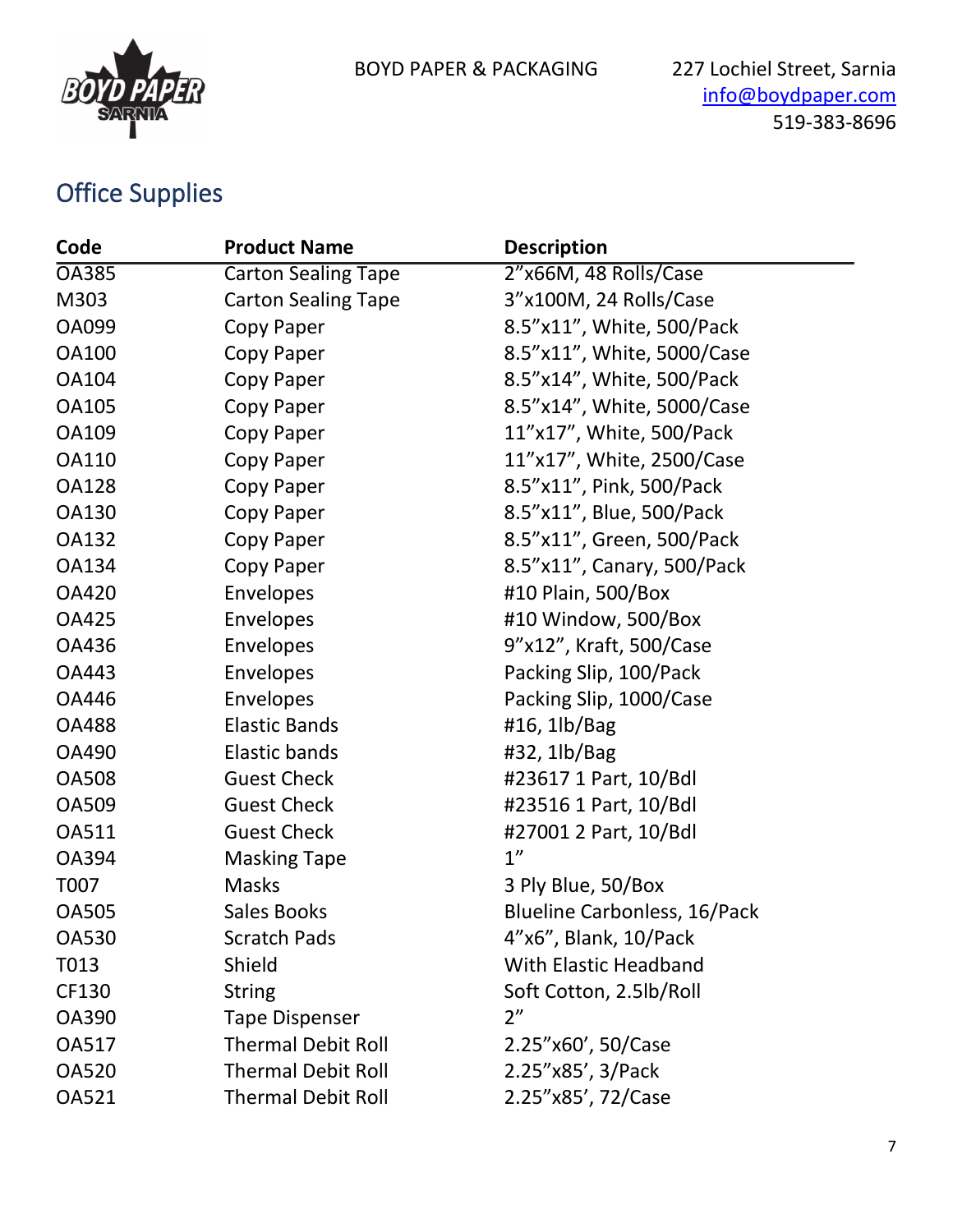

#### Garbage Bags

| Code         | Colour                   | <b>Description</b>         |
|--------------|--------------------------|----------------------------|
| <b>BB030</b> | <b>Black Garbage Bag</b> | 22"x24" Regular 500/Case   |
| <b>BB035</b> | <b>Black Garbage Bag</b> | 26"x36" Regular 250/Case   |
| <b>BB040</b> | <b>Black Garbage Bag</b> | 30"x38" Regular 250/Case   |
| <b>BB050</b> | <b>Black Garbage Bag</b> | 35"x50" Regular 200/Case   |
| <b>BB100</b> | <b>Black Garbage Bag</b> | 26"x36" Strong 200/Case    |
| <b>BB106</b> | <b>Black Garbage Bag</b> | 30"x38" Strong 200/Case    |
| <b>BB115</b> | <b>Black Garbage Bag</b> | 35"x50" Strong 200/Case    |
| <b>BB121</b> | <b>Black Garbage Bag</b> | 42"x48" X-Strong 100/Case  |
| <b>BB200</b> | <b>Black Garbage Bag</b> | 26"x36" X-Strong 150/Case  |
| <b>BB205</b> | <b>Black Garbage Bag</b> | 30"x38" X-Strong 150/Case  |
| <b>BB210</b> | <b>Black Garbage Bag</b> | 35"x50" X-Strong 100/Case  |
| <b>BB410</b> | <b>Black Garbage Bag</b> | 35"x50" XX-Strong 100/Case |
| <b>BB300</b> | Clear Garbage Bag        | 20"x22" Regular 500/Case   |
| <b>BB305</b> | Clear Garbage Bag        | 24"x24" Regular 500/Case   |
| <b>BB310</b> | Clear Garbage Bag        | 26"x36" Strong 200/Case    |
| <b>BB380</b> | Clear Garbage Bag        | 30"x38" Strong 200/Case    |
| <b>BB402</b> | Clear Garbage Bag        | 35"x50" X-Strong 100/Case  |
| <b>BB403</b> | Clear Garbage Bag        | 35"x50" X-Strong 15/Pack   |
| <b>BB404</b> | Clear Garbage Bag        | 42"x48" X-Strong 100/Case  |
| <b>BB020</b> | White Garbage Bag        | 20"x22" Regular 500/Case   |
|              |                          |                            |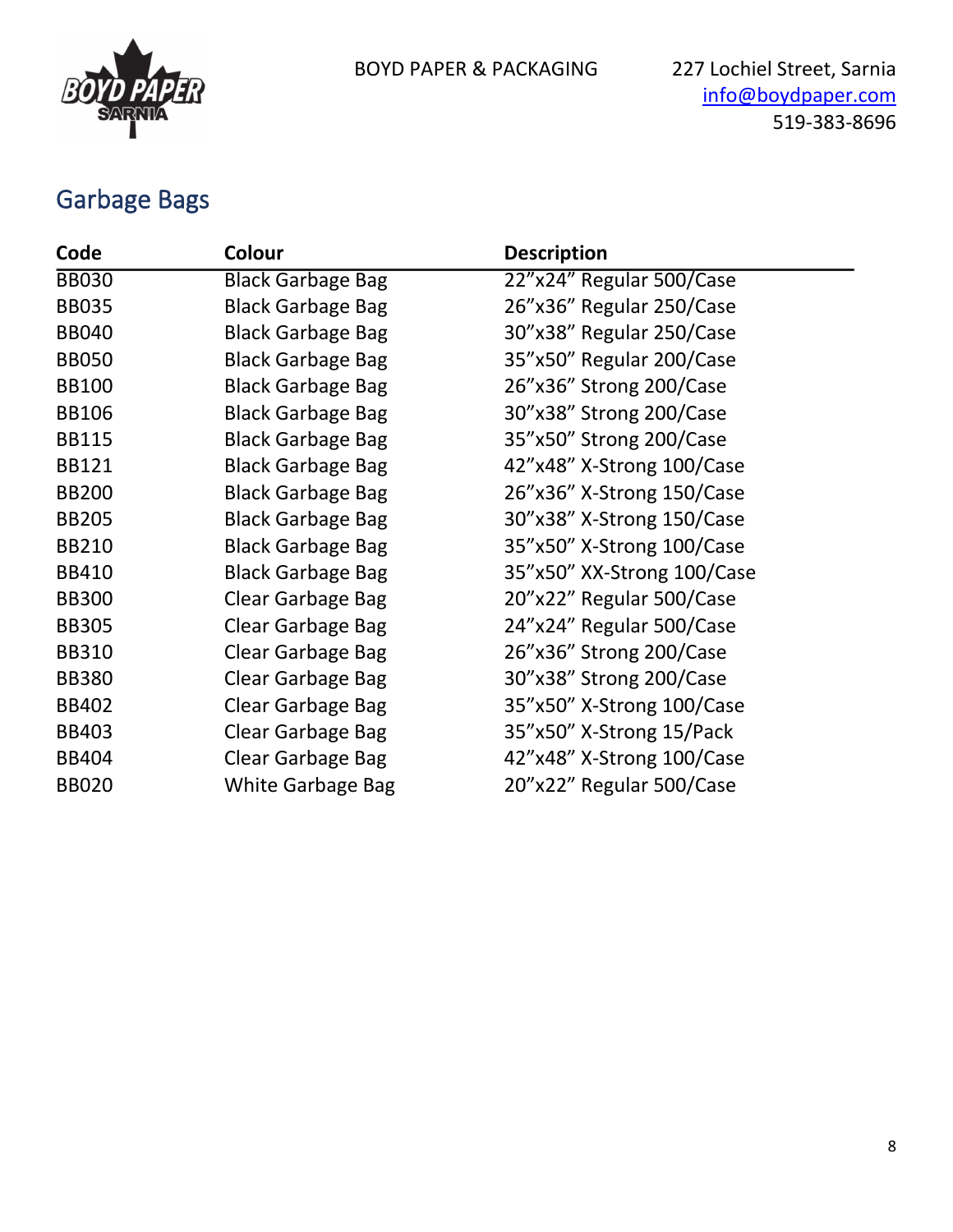

#### Mops and Brooms/Washroom Supplies/ Misc. Janitorial

| Code  | <b>Product Name</b>            | <b>Description</b>                 |
|-------|--------------------------------|------------------------------------|
| GA750 | <b>Bucket and Wringer</b>      | <b>Combo of Bucket and Wringer</b> |
| GA210 | <b>Broom Brace</b>             | Broom Brace Long Rod               |
| GA530 | Car Wash                       | Squeegee/Washer Combo              |
| GA301 | <b>Cotton Mop Head</b>         | 16oz Cotton                        |
| GA305 | <b>Cotton Mop Head</b>         | 20oz Cotton                        |
| GA310 | <b>Cotton Mop Head</b>         | 24oz Cotton                        |
| GZ211 | Deodorant Block Holder         | Plastic                            |
| GA742 | <b>Deodorant Urinal Screen</b> |                                    |
| EZ260 | <b>Deodorant Wall Blocks</b>   | 16oz, $6/Box$                      |
| GZ200 | Door Mat                       | 2'x3' Charcoal                     |
| GZ201 | Door Mat                       | 2'x3' Walnut                       |
| GZ205 | Door Mat                       | 3'x5' Charcoal                     |
| GZ206 | Door Mat                       | 3'x5' Walnut                       |
| GZ208 | Door Mat                       | 4'x8' Walnut                       |
| GZ209 | Door Mat                       | 4'x8' Charcoal                     |
| GA389 | Dust Mop                       | 24" Frame and Handle               |
| GA393 | Dust Mop                       | 36" Frame and Handle               |
| GA399 | Dust Mop                       | Handle Only                        |
| GA404 | Dust Mop Head                  | 24" Cotton                         |
| GA408 | Dust Mop Head                  | 36" Cotton                         |
| GZ255 | Dust Pan                       | Lobby Dust Pan                     |
| GZ280 | Napkin Disposal                | Waxed Bag, 500/Case                |
| GA830 | Napkin Disposal                | <b>White Sanitary Bin</b>          |
| GA737 | <b>Plastic Bottle</b>          | 24oz                               |
| GA700 | <b>Scouring Pad</b>            | Green, 6"x 9.5"                    |
| GA702 | Sponges                        | Green & Yellow                     |
| GA734 | <b>Spray Bottle</b>            | Complete                           |
| GA315 | Synthetic Mop Head             | 16oz Synthetic                     |
| GA320 | <b>Synthetic Mop Head</b>      | 20oz Synthetic                     |
| GA325 | <b>Synthetic Mop Head</b>      | 24oz Synthetic                     |
|       |                                |                                    |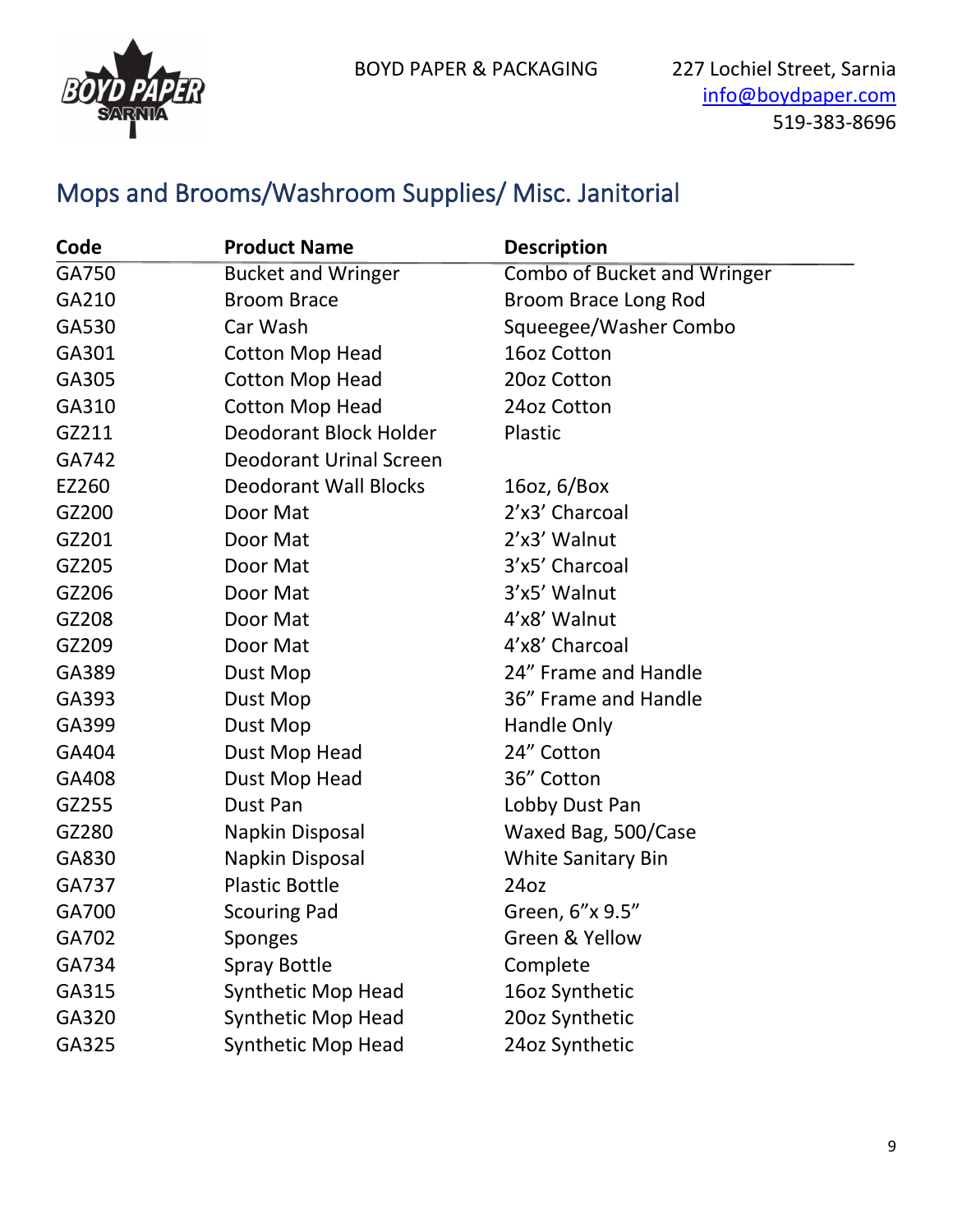

| Code  | <b>Product Name</b>             | <b>Description</b>          |
|-------|---------------------------------|-----------------------------|
| GA357 | <b>Synthetic Mop Head</b>       | Medium Synthetic Looped     |
| GA357 | <b>Synthetic Mop Head</b>       | Large Synthetic Looped      |
| GA155 | <b>Tampico Broom Head</b>       | 18" Push Broom Head         |
| GA160 | <b>Tampico Broom Head</b>       | 24" Push Broom Head         |
| GA165 | <b>Tampico Broom Head</b>       | 36" Push Broom Head         |
| GA233 | <b>Toilet Bowl Brush</b>        | Plastic                     |
| GA245 | <b>Toilet Bowl Brush</b>        | <b>Acrylic Swab</b>         |
| M904  | <b>Toilet Seat Cover</b>        | Dispenser                   |
| M905  | <b>Toilet Seat Cover</b>        | 250/Pack                    |
| GA735 | <b>Trigger Sprayer</b>          | Blue/White                  |
| GA745 | <b>Urinal Screen &amp; Puck</b> | Non Para                    |
| EZ255 | <b>Urinal Pucks</b>             | 3oz, 12/Box                 |
| GA705 | <b>Utility Pad</b>              | <b>Holder Only</b>          |
| GA706 | <b>Utility Pad</b>              | Refill-White                |
| GA707 | <b>Utility Pad</b>              | Refill-Black                |
| GA709 | Wall Washing Pad                | Cotton                      |
| GA010 | <b>Warehouse Broom</b>          | <b>Warehouse Corn Broom</b> |
| GA770 | Wet Floor Sign                  |                             |
| GA360 | Wet Mop Handle                  | Wood                        |
| GA364 | Wet Mop Handle                  | <b>Fiberglass</b>           |
| GA428 | Window Squeegee                 | 14" Brass                   |
| GA432 | <b>Window Squeegee</b>          | 18" Brass                   |
| GA435 | <b>Window Squeegee</b>          | 18" Refill Blade            |
| GA438 | <b>Window Squeegee</b>          | 24" Floor Squeegee          |
| GA502 | <b>Window Washer</b>            | 14" Complete                |
| GA504 | <b>Window Washer</b>            | 18" Complete                |
| GA508 | <b>Window Washer</b>            | 14" Replacement Sleeve      |
| GA510 | <b>Window Washer</b>            | 18" Replacement Sleeve      |
| GA230 | <b>Wood Handle</b>              | 54" Wood Thread Handle      |
| GA375 | Yacht Mop                       | 12oz Cotton                 |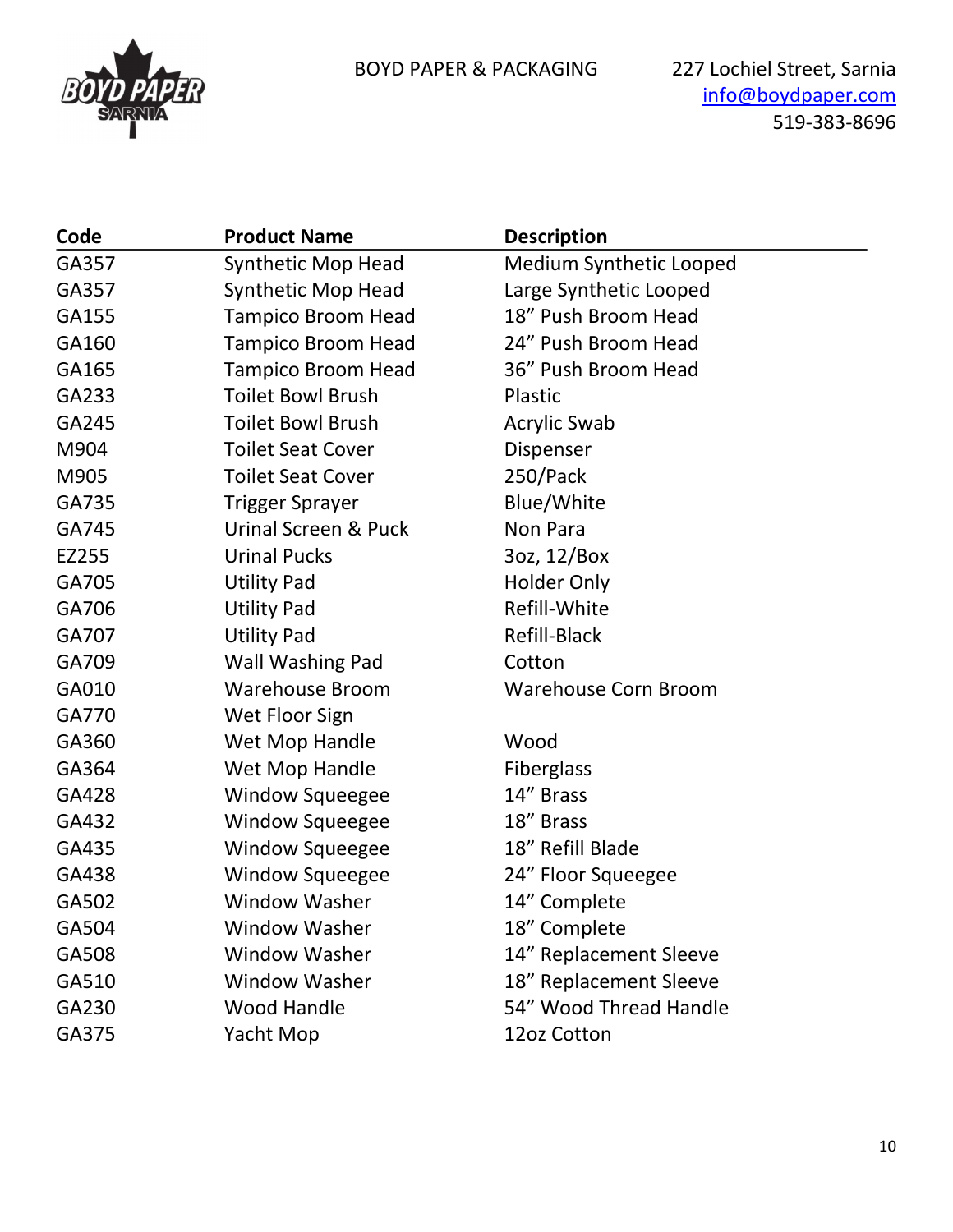

#### Poly & Reclosable Bags

| Code         | <b>Product Name</b>   | <b>Description</b>          |
|--------------|-----------------------|-----------------------------|
| <b>BC750</b> | Ice Bags              | Stock Print, 800/Case       |
| <b>BC020</b> | 2lb Poly Bag          | 4"x2"x10", 10x100/Case      |
| <b>BC025</b> | 2lb Valu Poly Bag     | 4"x2"x10", 500/Box          |
| <b>BC030</b> | 3lb Poly Bag          | 5"x2"x 11.5", 10x100/Case   |
| <b>BC031</b> | 3lb Valu Poly Bag     | 5"x2"x 11.5", 500/Box       |
| <b>BC040</b> | 4lb Poly Bag          | 5"x3"x12", 10x100/Case      |
| <b>BC050</b> | 5lb Poly Bag          | 5"x3"x14", 10x100/Case      |
| <b>BC051</b> | 5lb Valu Poly Bag     | 5"x3"x14", 500/Box          |
| <b>BC080</b> | 8lb Poly Bag          | 7"x3"x16", 10x100/case      |
| <b>BC082</b> | 8lb Valu Poly Bag     | 7"x3"x16", 500/Case         |
| <b>BC100</b> | 10lb Poly Bag         | 7"x3"x20", 10x100/Case      |
| <b>BC101</b> | 10lb Valu Poly Bag    | 7"x3"x20", 500/Case         |
| <b>BC112</b> | 12lb Poly Bag         | 8"x4"x20", 10x100/Case      |
| <b>BC115</b> | Poly Bag              | 14"x 22", 1.1 Mil, 100/Pack |
| <b>BC116</b> | Poly Bag              | 14"x 22", 1.1 Mil, 500/Case |
| <b>BC250</b> | 25lb Poly Bag         | 14"x32", 2.75 Mil, 200/Case |
| <b>BC255</b> | 50lb Poly Bag         | 18"x32", 2.4 Mil, 250/Case  |
| <b>BC415</b> | Poly Bag              | 6"x 10", 2 Mil, 1000/Case   |
| <b>BC417</b> | Poly Bag              | 10"x 20", 2 Mil, 1000/Case  |
| <b>BC420</b> | Poly Bag              | 12"x 18", 2 Mil, 1000/Case  |
| <b>BC430</b> | Poly Bag              | 12"x 20", 2 Mil, 800/Case   |
| <b>BE270</b> | Poly O Bag            | 17"x15"x3", 1000/Case       |
| <b>BE509</b> | PTO Roll Bag          | 10.5"x15" LD, 1000/Case     |
| <b>BD022</b> | <b>Reclosable Bag</b> | 2"x3", 2 Mil, 100/Pack      |
| <b>BD023</b> | <b>Reclosable Bag</b> | 2"x3", 2 Mil, 1000/Case     |
| <b>BD033</b> | <b>Reclosable Bag</b> | 3"x4", 2 Mil, 100/Pack      |
| <b>BD034</b> | <b>Reclosable Bag</b> | 3"x4", 2 Mil, 1000/Case     |
| <b>BD035</b> | <b>Reclosable Bag</b> | 3"x5", 2 Mil, 100/Pack      |
| <b>BD036</b> | <b>Reclosable Bag</b> | 3"x5", 2 Mil, 1000/Case     |
| <b>BD045</b> | Reclosable Bag        | 4"x6", 2 Mil, 100/Pack      |
| <b>BD046</b> | <b>Reclosable Bag</b> | 4"x6", 2 Mil, 1000/Case     |
| <b>BD047</b> | <b>Reclosable Bag</b> | 5"x8", 2 Mil, 100/Pack      |
|              |                       |                             |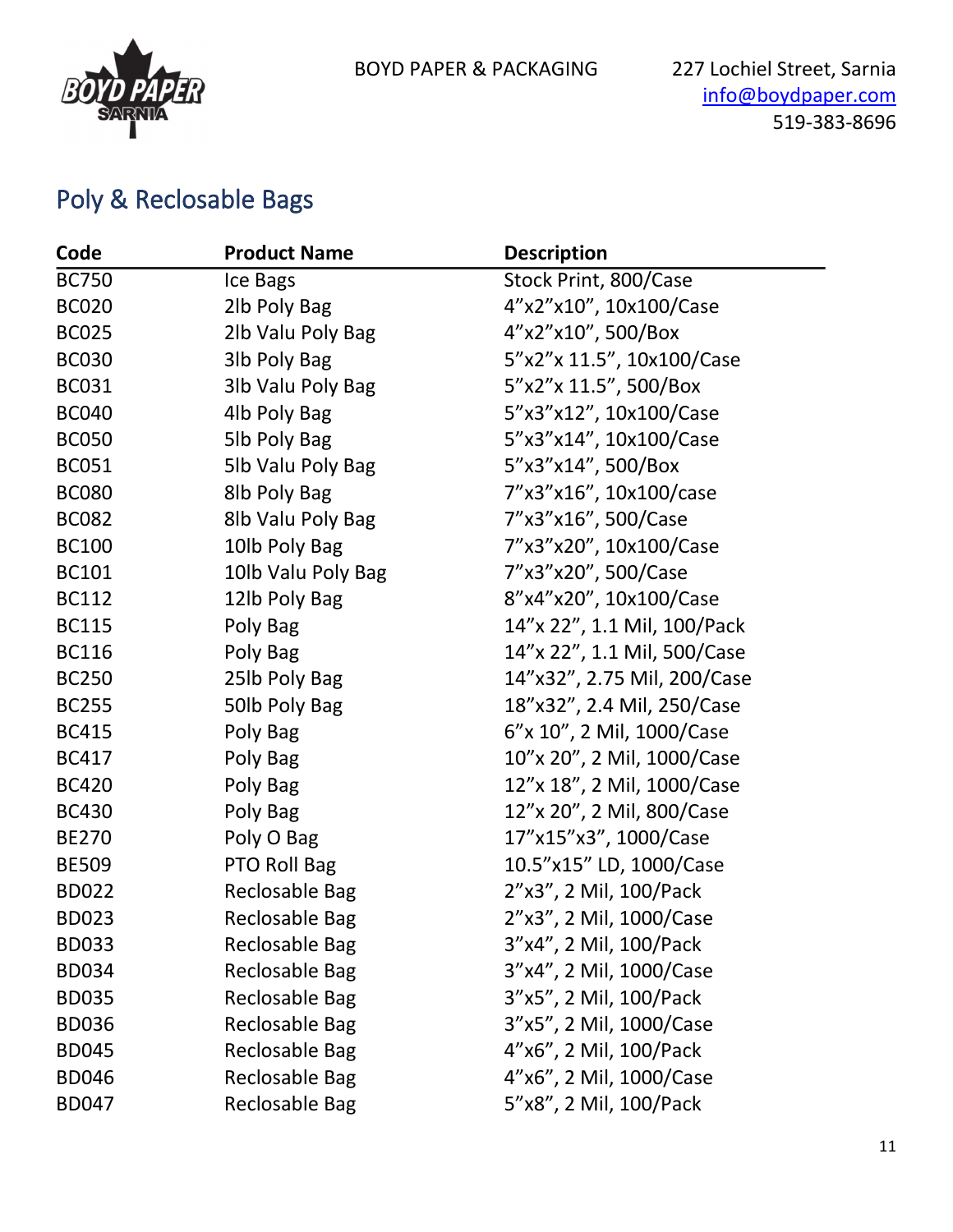

BOYD PAPER & PACKAGING 227 Lochiel Street, Sarnia [info@boydpaper.com](mailto:info@boydpaper.com) 519-383-8696

| Code         | <b>Product Name</b>   | <b>Description</b>        |
|--------------|-----------------------|---------------------------|
| <b>BD048</b> | Reclosable Bag        | 5"x8", 2 Mil, 1000/Case   |
| <b>BD068</b> | Reclosable Bag        | 6"x9", 2 Mil, 100/Pack    |
| <b>BD069</b> | Reclosable Bag        | 6"x9", 2 Mil, 1000/Case   |
| <b>BD079</b> | <b>Reclosable Bag</b> | 8"x 10", 2 Mil, 100/Pack  |
| <b>BD080</b> | Reclosable Bag        | 8"x 10", 2 Mil, 1000/Case |
| <b>BD090</b> | Reclosable Bag        | 9"x 12", 2 Mil, 100/Pack  |
| <b>BD091</b> | Reclosable Bag        | 9"x 12", 2 Mil, 500/Case  |
| <b>BD099</b> | Reclosable Bag        | 10"x 13", 2 Mil, 100/Pack |
| <b>BD100</b> | <b>Reclosable Bag</b> | 10"x 13", 2 Mil, 500/Case |
| <b>BD119</b> | Reclosable Bag        | 12"x 15", 2 Mil, 100/Pack |
| <b>BD120</b> | Reclosable Bag        | 12"x 15", 2 Mil, 500/Case |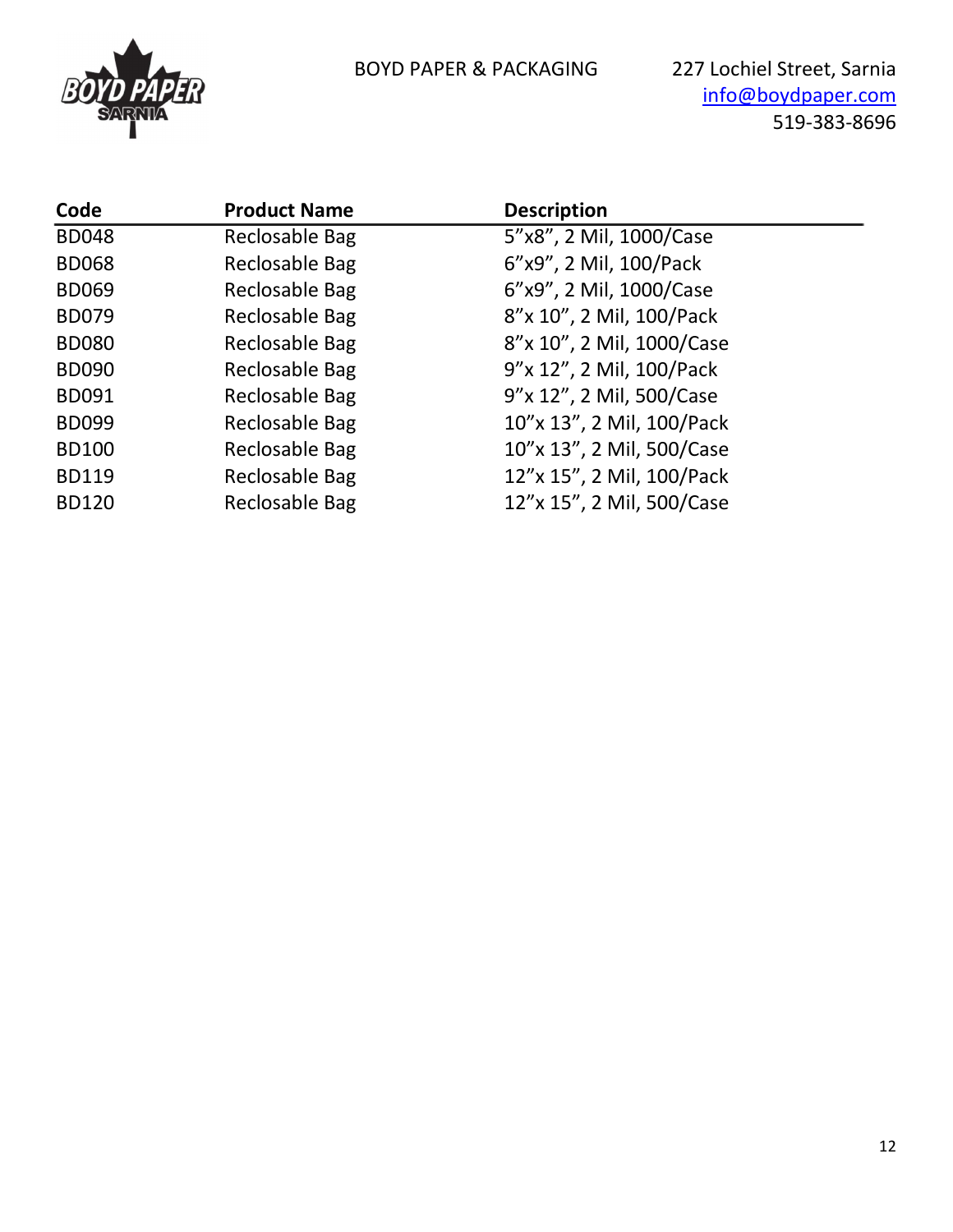

## Packaging Bags

| Code         | <b>Product Name</b>        | <b>Description</b>             |
|--------------|----------------------------|--------------------------------|
| <b>BA515</b> | <b>Kraft Millinery Bag</b> | 7.5"x10.5", 1000/Bdl           |
| <b>BA110</b> | <b>Kraft Paper Bag</b>     | .5lb, 3"x6"x2", 500/Bdl        |
| <b>BA120</b> | <b>Kraft Paper Bag</b>     | 1lb, 3.5"x7"x2", 500/Bdl       |
| <b>BA125</b> | Kraft Paper Bag            | 2lb, 4.25"x8"x2.5", 500/Bdl    |
| <b>BA130</b> | <b>Kraft Paper Bag</b>     | 3lb, 5"x8.5"x3", 500/Bdl       |
| <b>BA135</b> | Kraft Paper Bag            | 5lb 5.25"x11"x3.25", 500/Bdl   |
| <b>BA140</b> | Kraft Paper Bag            | 6lb, 500/Bdl                   |
| <b>BA150</b> | <b>Kraft Paper Bag</b>     | 6"x4"x12", 8lb, 500/Bdl        |
| <b>BA155</b> | Kraft Paper Bag            | 6.5"x3.5"x13.5", 10lb, 500/Bdl |
| <b>BA160</b> | Kraft Paper Bag            | 7"x4.5"x13.5", 12lb, 500/Bdl   |
| <b>BA165</b> | <b>Kraft Paper Bag</b>     | 7.5"x4.75"x15", 14lb, 500/Bdl  |
| <b>BA170</b> | <b>Kraft Paper Bag</b>     | 8.25"x5"x16", 20lb, 500/Bdl    |
| <b>BA175</b> | Kraft Paper Bag            | 50lb, 12"x7"x17", 500/Bdl      |
| <b>BA595</b> | Kraft Shopper "Gem"        | 5.25"x3.25"x8", 250/Case       |
| <b>BA600</b> | Kraft Shopper "Traveler"   | 13"x6"x15.75", 250/Case        |
| <b>BA605</b> | Kraft Shopper "Tempo"      | 8"x4.5"x10.25", 250/Case       |
| <b>BA610</b> | Kraft Shopper "Missy"      | 10"x5"x13", 250/Case           |
| <b>BE305</b> | S-1A T-Shirt Bag           | 8"x4"x16", White, 2000/Case    |
| <b>BE309</b> | S-1 T-Shirt Bag            | 9"x6"x18", White, 2000/Case    |
| <b>BE310</b> | S-3 T-Shirt Bag            | 11"x6"x20", White, 1000/Case   |
| <b>BE311</b> | S-5 T-Shirt Bag            | 12"x7"x22", White, 1000/Case   |
| <b>BE312</b> | S-5 T-Shirt Bag            | 12"x7"x22", Clear, 1000/Case   |
| <b>CE037</b> | <b>Twist Ties</b>          | 4" Paper Ties, 2000/Pack       |
| <b>BA315</b> | <b>White Paper Bag</b>     | 5"x8"x3", 3lb, 500/Bdl         |
| <b>BA320</b> | <b>White Paper Bag</b>     | 5.25"x11"x3.25", 5lb, 500/Bdl  |
| <b>BA325</b> | <b>White Paper Bag</b>     | 6.5"x13.5"x3.5", 10lb, 500/Bdl |
| <b>BA330</b> | <b>White Paper Bag</b>     | 8.25"x16"x5", 20lb, 500/Bdl    |
|              |                            |                                |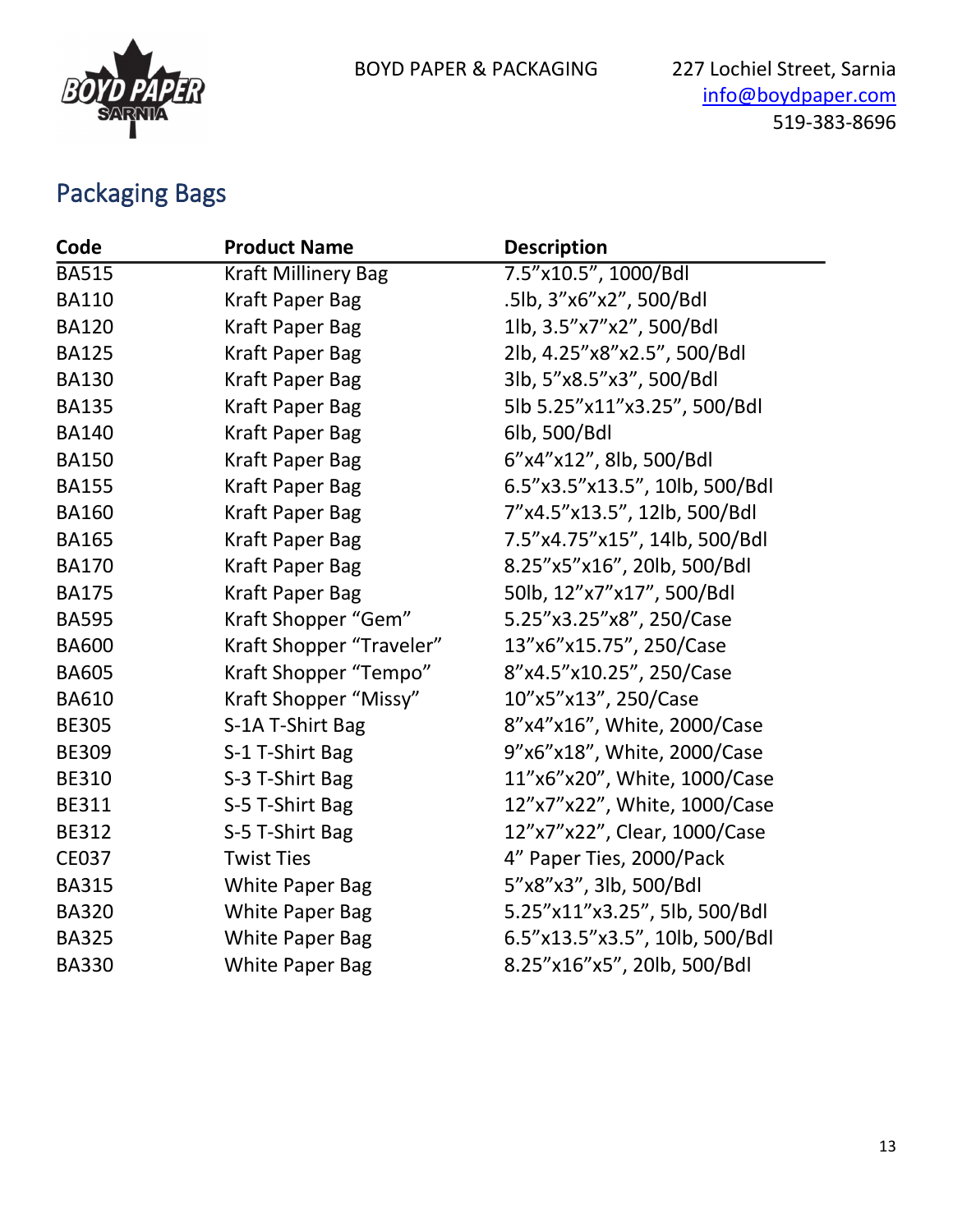

#### Food Service/Takeout Containers/Portion Cups

| Code         | <b>Product Name</b>        | <b>Description</b>                  |
|--------------|----------------------------|-------------------------------------|
| <b>RZ105</b> | <b>Baking Cups</b>         | 1000/Sleeve                         |
| <b>RZ300</b> | <b>Black/Clear Takeout</b> | Microwave 28oz, 150/Case            |
| <b>RZ305</b> | <b>Black/Clear Takeout</b> | Microwave 38oz, 150/Case            |
| <b>RZ298</b> | <b>Black/Clear Takeout</b> | Microwave 6" Round, 150/Case        |
|              | <b>Black/Clear Takeout</b> | Microwave 7" Round, 150/Case        |
| <b>SP49</b>  | <b>Black/Clear Takeout</b> | Microwave 9" Round, 150/Case        |
| RZ115        | <b>Butcher Cord</b>        | 4R                                  |
| <b>RE315</b> | <b>Clear Container</b>     | 8oz Deli, 500/Case                  |
| <b>RE317</b> | <b>Clear Container</b>     | 16oz Deli, 500/Case                 |
| <b>RE320</b> | <b>Clear Container</b>     | 32oz Deli, 500/Case                 |
| <b>RZ020</b> | <b>Clear Hinged</b>        | PCA 6" Clamshell, 125/Sleeve        |
| RZ021        | <b>Clear Hinged</b>        | 9"x6"x3.5" VEL023, 125/Sleeve       |
| <b>RE325</b> | <b>Clear Lids</b>          | 8-32oz Deli, 500/Case               |
| <b>RZ226</b> | Coffee                     | Good Host, 42x42.5g/Case            |
| <b>RZ025</b> | <b>Coffee Filters</b>      | Bunn, #42, 500/Pack                 |
| RZ032        | <b>Coffee Filters</b>      | Bunn, U-3, 250/Case                 |
| <b>RZ055</b> | Coffee Mate                | Whitener, 450g                      |
| <b>RZ027</b> | Coffee Pot                 | <b>Black or Orange Handle</b>       |
| <b>RE615</b> | <b>Foam Container</b>      | FST-1A 8 7/8"x5 5/8"x2 7/8", 125/Sl |
| <b>RE705</b> | <b>Foam Container</b>      | 50HTI 5"x5"x3", 500/Case            |
| <b>RE706</b> | <b>Foam Container</b>      | 60HTI 6 ¼"x 6 1/4" 3 1/5", 125/SI   |
| <b>RE710</b> | <b>Foam Container</b>      | Medium 8"x8"x3", 100/Sleeve         |
| <b>RE720</b> | <b>Foam Container</b>      | Large 9"x9"x3", 100/Sleeve          |
| <b>RE725</b> | <b>Foam Container</b>      | Large 3-Compart, 9"x9"x3", 100/Sl   |
| <b>RE730</b> | <b>Foam Container</b>      | SP-8 Hinged, 500/Case               |
| <b>RE235</b> | <b>Foil Container</b>      | 5"x8" Deep Foil, 500/Case           |
| <b>RE202</b> | Foil Dish                  | #107-20 Alcan 3", 6500/Case         |
| <b>RE204</b> | Foil Dish                  | 7oz Pactiv, 100/Pack                |
| <b>RE205</b> | Foil Dish                  | 7oz Pactiv, 750/Case                |
| <b>RE224</b> | <b>Foil Pie Plate</b>      | Shallow #963 Alcan 9", 100/Pack     |
| <b>RE225</b> | Foil Pie Plate             | Shallow #963 Alcan 9", 400/Case     |
| <b>RE230</b> | <b>Foil Pie Plate</b>      | 10" X-Deep, 200/Case                |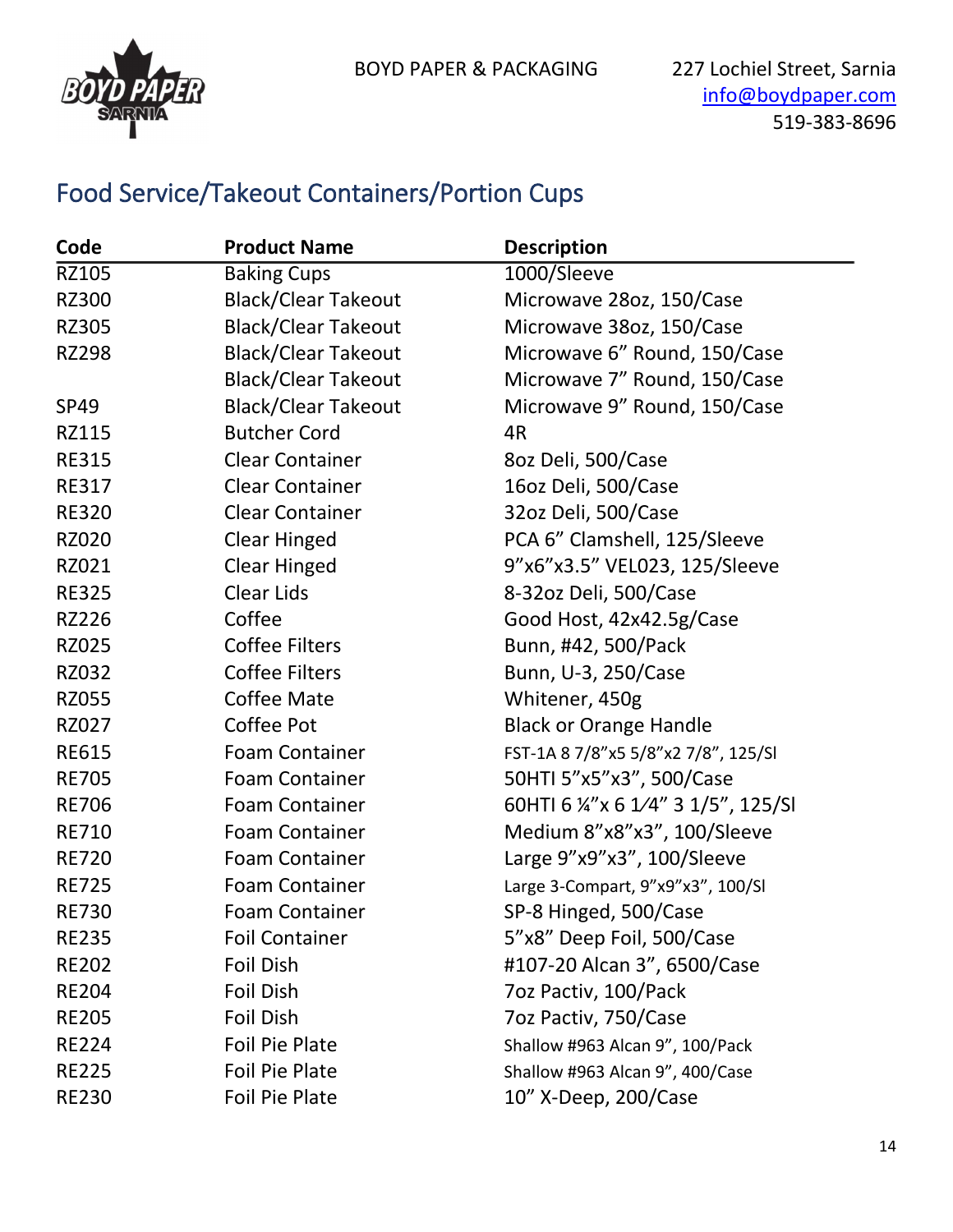



[info@boydpaper.com](mailto:info@boydpaper.com) 519-383-8696

| Code         | <b>Product Name</b>        | <b>Description</b>           |
|--------------|----------------------------|------------------------------|
|              |                            |                              |
| <b>RE203</b> | <b>Foil Tart Tin</b>       | B10 4", 1000/Case            |
| <b>RZ090</b> | <b>Fry Pails</b>           | R-32 Robinson Pail, 600/Case |
| RZ100        | <b>Grill Stones</b>        | 12/Case                      |
| <b>RE740</b> | <b>Eco Clamshell</b>       | 6"x6"x3", 500/Case           |
| <b>RE742</b> | <b>Eco Clamshell</b>       | 9"x6"x3", 200/Case           |
| <b>RE745</b> | <b>Eco Clamshell</b>       | 8"x8"x3", 200/Case           |
| <b>RE750</b> | <b>Eco Clamshell</b>       | 9"x9"x3", 150/Case           |
| RZ122        | <b>Hair Nets</b>           | Brown, 100/Pack              |
| <b>RZ130</b> | Hamburger Bags             | Foil, 500/Case               |
| RZ131        | Hot Dog Bag                | Foil, 1000/Case              |
| <b>RZ280</b> | Hot Dog Holder             | 9" Paperboard, 500/Case      |
| RZ073        | <b>Hot Dog Sleeve</b>      | 1000/Bdl, Stock Print        |
| <b>RE236</b> | Laminated Lids             | 5"x8"500/Case                |
| <b>RA510</b> | <b>Paper Portion Cup</b>   | 1oz, 20x250/Sleeve           |
| <b>RA515</b> | <b>Paper Portion Cup</b>   | 2oz, 5000/Case               |
| <b>RZ070</b> | <b>Pepper Portions</b>     | 1000/Bag                     |
| <b>RA226</b> | Placemats                  | White Paper, 2000/Case       |
| <b>RA560</b> | <b>Plastic Portion Cup</b> | 1oz, 10x250/Case             |
| <b>RA565</b> | <b>Plastic Portion Cup</b> | 2oz, 10x250/Case             |
| <b>RA570</b> | <b>Plastic Portion Cup</b> | 4oz, 10x250/Case             |
| <b>RA215</b> | Poly Table Cover           | 40"x300', White              |
| <b>RA580</b> | Portion Cup Lid            | PL-1 1oz Lid, 20x125/Case    |
| <b>RA585</b> | Portion Cup Lid            | PL-2 2oz Lid, 20x125/Case    |
| <b>RA590</b> | Portion Cup Lid            | PL-4 4oz Lid, 20x125/Case    |
| GZ105        | <b>Portion Pump</b>        | 1 <sub>oz</sub>              |
| <b>RZ065</b> | <b>Salt Portions</b>       | 1000/Pack                    |
| <b>RZ005</b> | Sandwich Bag               | 6.75"x7" Wax, 1000/Case      |
| RZ010        | Sandwich Bag               | 6"x2"x9" Wax, 1000/Case      |
| RZ310        | Squeeze Bottle             | Inverta Top, 24oz            |
| <b>RZ095</b> | <b>Steel Scrubbies</b>     | Stainless Steel, 12/Pack     |
| <b>RZ060</b> | <b>Sugar Packets</b>       | $1000/C$ ase                 |
| RZ071        | Sweet & Low                | 1000/Bag                     |
| <b>RE455</b> | <b>Toothpicks</b>          | 4" Frilled, 1000/Box         |
| RZ218        | <b>Warming Fuel</b>        | 6 Hour                       |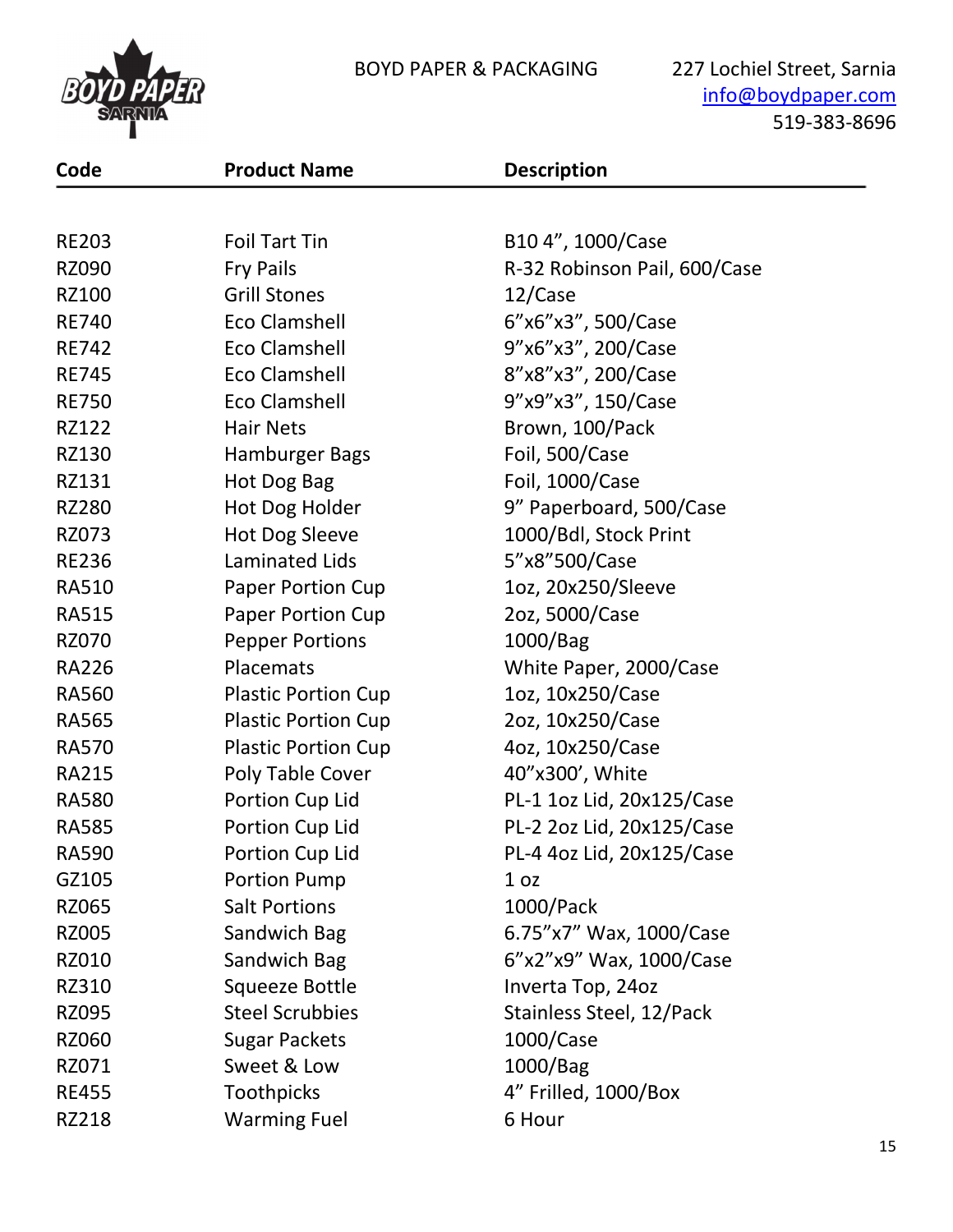

| RZ216       | <b>Warming Fuel</b>          | 6 Ho             |
|-------------|------------------------------|------------------|
| RZ315       | Java Jackets                 | 100/             |
| <b>MISC</b> | <b>Red Ketchup Bottle</b>    | 24 <sub>oz</sub> |
| <b>MISC</b> | <b>Yellow Mustard Bottle</b> | 24 <sub>oz</sub> |
|             |                              |                  |

our, 24/Case 0/Pack, 1000/Case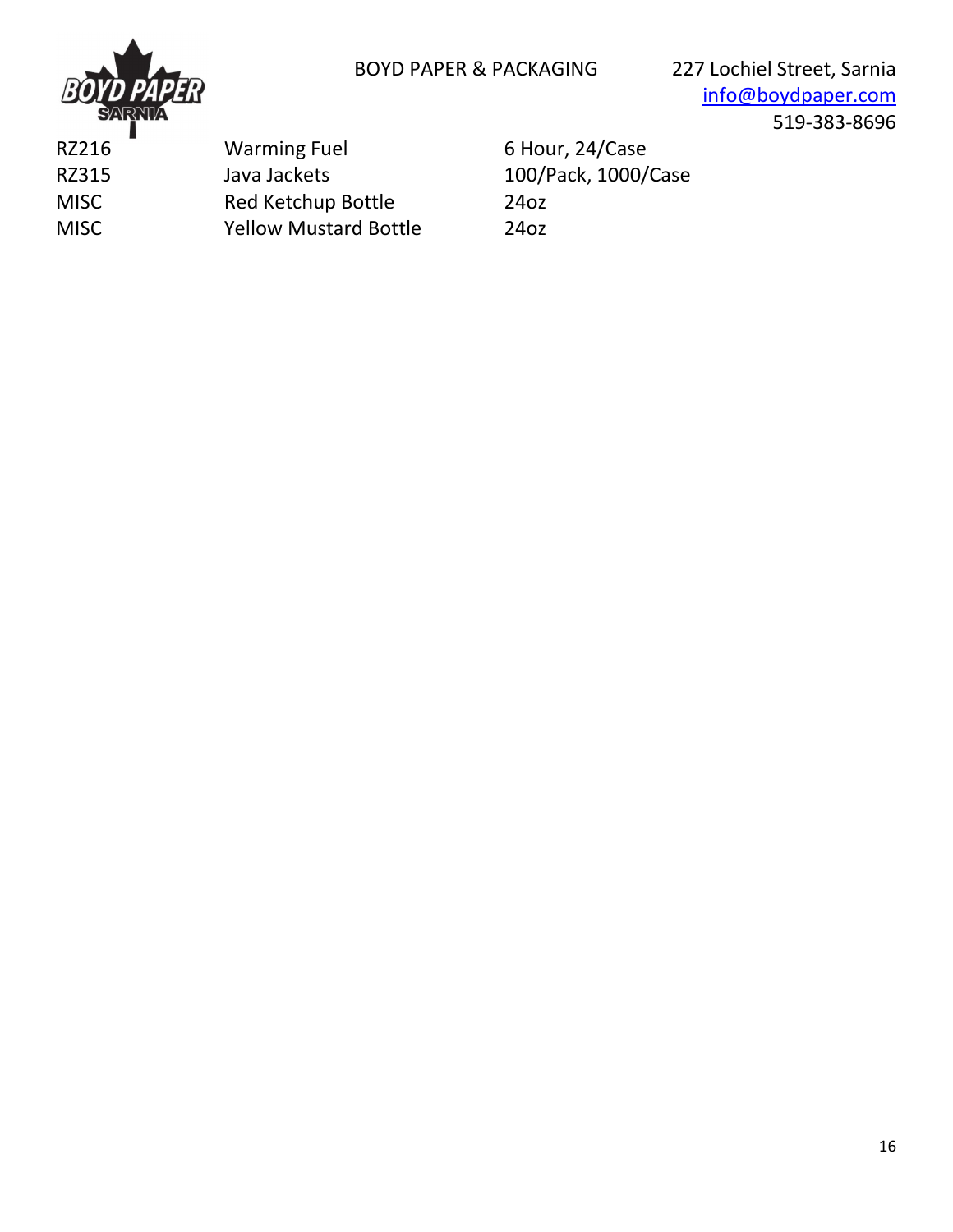

## Plates/Trays/Bowls

| Code         | <b>Product Name</b>  | <b>Description</b>           |
|--------------|----------------------|------------------------------|
| <b>RA575</b> | Cup Tray             | 4 Cup Carrier, 360/Case      |
| <b>RC060</b> | Foam Bowl            | 12oz, Darnel 125/Sleeve      |
| <b>RC010</b> | Foam Bowl            | 4oz Dart 4J6, 20x50/Case     |
| <b>RC015</b> | Foam Bowl            | 6oz Dart 6SJ12, 1000/Case    |
| <b>RC020</b> | Foam Bowl            | 8oz Dart 8SJ20, 20x50/Case   |
| <b>RC025</b> | Foam Bowl            | 10oz Dart 10B20, 20x50/Case  |
| <b>RC030</b> | Foam Bowl            | 12oz Dart 12B32, 20x50/Case  |
| <b>RC035</b> | Foam Bowl            | 16oz Dart 16MJ32, 20x25/Case |
| <b>RC037</b> | Foam Bowl            | 20oz Dart 20MJ32, 20x25/Case |
| <b>RC040</b> | Foam Bowl            | 32oz Dart 32TJ32, 20x25/Case |
| <b>RC530</b> | Foam Plate           | 6" White, 4x250/Case         |
| <b>RC535</b> | Foam Plate           | 9" White, 4x125/Sleeve       |
| <b>RC585</b> | Foam Tray            | 2-S White, 4x125/Case        |
| <b>RC586</b> | Foam Tray            | 8S-38 White, 500/Case        |
| <b>RC587</b> | Foam Tray            | #2 White, 500/Case           |
| <b>RC588</b> | Foam Tray            | #4D White, 500/Case          |
| <b>RC589</b> | Foam Tray            | 17-S White, 4x250/Case       |
| <b>RC596</b> | Foam Tray            | #35 White, 2x250/Case        |
| <b>RC503</b> | Paper Bowl           | Chinet 12oz, 4x250/Case      |
|              | <b>Bagasse Bowl</b>  | Rite Earth 12oz, 4x125/Case  |
| <b>RZ296</b> | Paper Bowl           | 12oz Solo Soup Combo, 250/Cs |
| RZ297        | Paper Bowl           | 16oz Solo Soup Combo, 250/Cs |
| <b>RC505</b> | Paper Plate          | Chinet, 6.75", 4x250/Case    |
| <b>RC510</b> | Paper Plate          | Chinet, 8.75", 4x125/Case    |
| <b>RC515</b> | Paper Plate          | Chinet, 10.5", 4x125/Case    |
|              | <b>Bagasse Plate</b> | Rite Earth 6", 4x125/Case    |
|              | <b>Bagasse Plate</b> | Rite Earth 9", 4x125/Case    |
|              | <b>Bagasse Plate</b> | Rite Earth 10", 4x125/Case   |
| <b>RC525</b> | Paper Plate          | $6''$ Sage, $4x250/Case$     |
| <b>RC526</b> | Paper Plate          | 8.5" Sage Dixie, 8x125/Case  |
| <b>RC600</b> | Paper Tray           | #50 Savaday, 1000/Case       |
| <b>RC602</b> | Paper Tray           | #100 Savaday, 1000/Case      |
| <b>RC605</b> | Paper Tray           | #200 Savaday, 500/Case       |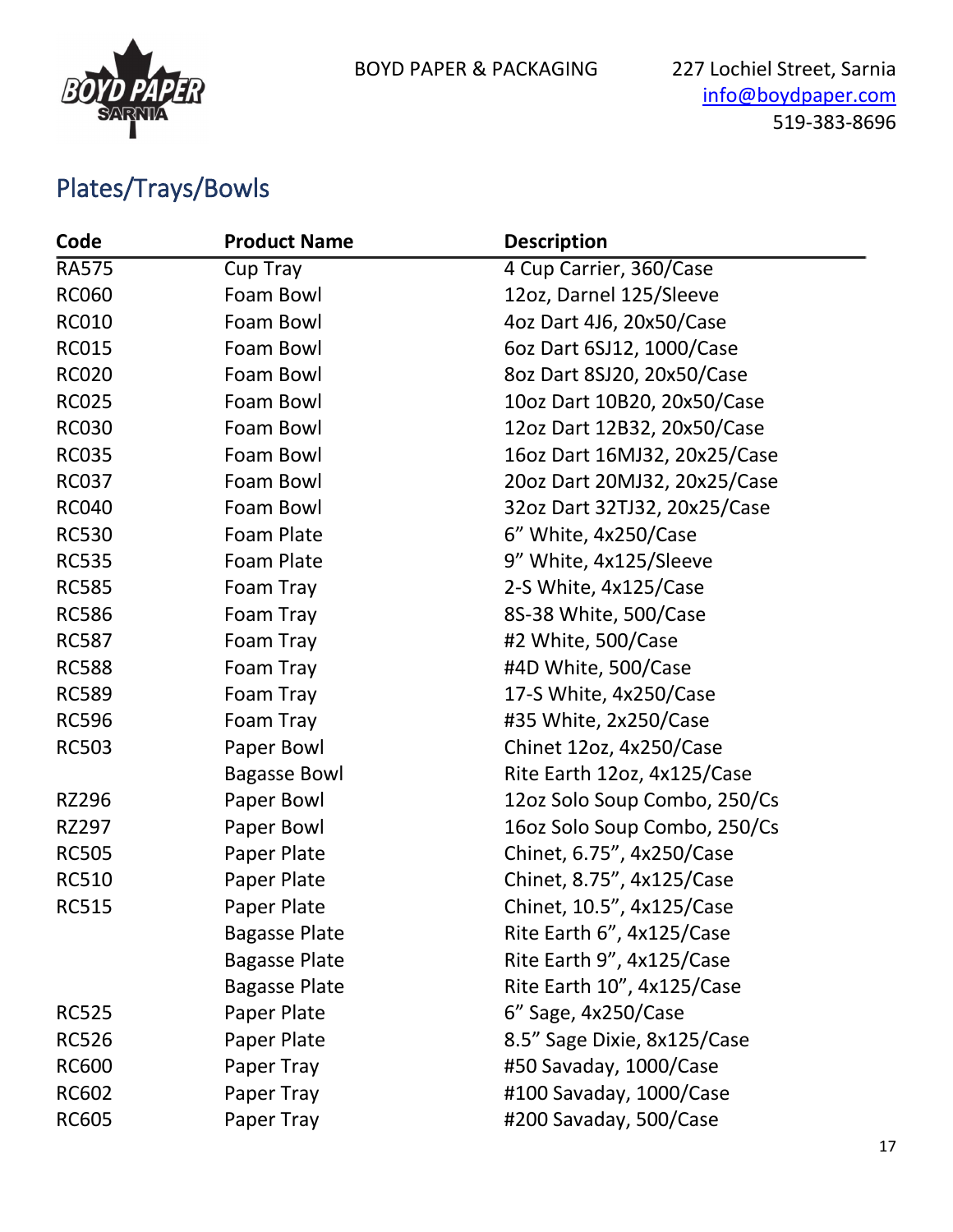

| Code         | <b>Product Name</b>  | <b>Description</b>           |
|--------------|----------------------|------------------------------|
| <b>RC610</b> | Paper Tray           | 1lb Red Plaid, 1000/Case     |
| <b>RC615</b> | Paper Tray           | 2lb Red Plaid, 1000/Case     |
| <b>RZ280</b> | Paper Tray           | 9" Hot Dog Holder, 500/Case  |
| <b>RC050</b> | Plastic Lid          | 8-10oz 20JL Lid, 10x100/Case |
| <b>RC055</b> | <b>Plastic Lid</b>   | 12-16oz 32JL Lid, 5x100/Case |
| <b>RC560</b> | <b>Plastic Plate</b> | 6" White, 1000/Case          |
| <b>RC720</b> | <b>Plastic Tray</b>  | Nacho Trays, 500/Case        |
| <b>RC700</b> | <b>Plastic Tray</b>  | 12" Caterware Combo 25/Case  |
| <b>RC705</b> | <b>Plastic Tray</b>  | 16" Caterware Combo, 4/Pack  |
| <b>RC710</b> | <b>Plastic Tray</b>  | 18" Caterware Combo, 4/Pack  |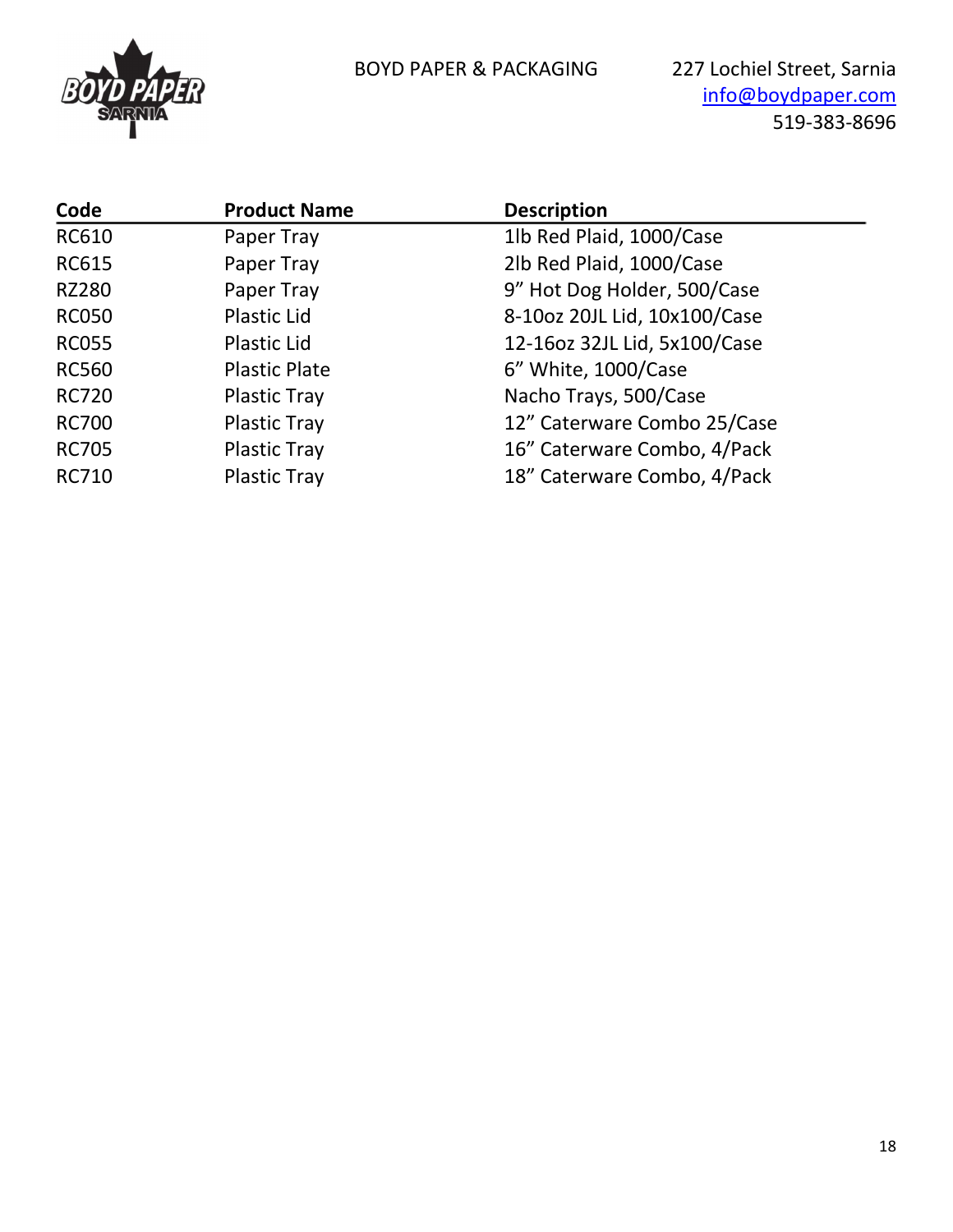

## Napkins/Straws/Cutlery

| Code         | <b>Product Name</b>          | <b>Description</b>                  |
|--------------|------------------------------|-------------------------------------|
| <b>RZ085</b> | <b>Cutlery Kit</b>           | F-K-S/S-P/Napkin, 500/Case          |
| <b>RA015</b> | <b>Napkins</b>               | Lunch Napkins, 12x500/Case          |
| <b>RA049</b> | <b>Napkins</b>               | White Dinner 1Ply, 12x250/Cs        |
| <b>RA050</b> | <b>Napkins</b>               | White Dinner 2Ply, 30x100/Cs        |
| <b>RA060</b> | <b>Napkins</b>               | Junior Dispenser, 9000/Case         |
| <b>RA062</b> | <b>Napkins</b>               | Cascade White, 6000/Case            |
| <b>RA065</b> | <b>Napkins</b>               | Wet Naps 1000/Case                  |
| <b>RE510</b> | <b>Plastic Forks</b>         | Polar Medium, White, 1000/Cs        |
| <b>RE511</b> | <b>Plastic Knives</b>        | Polar Medium, White, 1000/Cs        |
| <b>RE513</b> | <b>Plastic Soupspoons</b>    | Polar Medium, White, 1000/Cs        |
| <b>RE512</b> | <b>Plastic Teaspoons</b>     | Polar Medium, White, 1000/Cs        |
| <b>RE425</b> | <b>Stir Sticks</b>           | 5.5" Wood, 10x1000/Case             |
| <b>RE435</b> | <b>Stir Sticks</b>           | 7" Wood, 10x1000/Case               |
| <b>RE410</b> | <b>Straws</b>                | 8" Regular, 500/Box                 |
| <b>RE415</b> | <b>Straws</b>                | 8" Milkshake, 250/Box               |
|              | <b>Straws</b>                | 8" Paper, 500/Box                   |
| <b>RE417</b> | <b>Straws</b>                | 8" Super Jumbo, 150/Box             |
| <b>RE405</b> | <b>Straws</b>                | 6" Black Milkshake, 500/box         |
| <b>RE416</b> | <b>Straws</b>                | 8" Super Jumbo, 2000/Case           |
|              | <b>Black Wrapped Cutlery</b> | Forks, Knives, or Spoons, 1000/Case |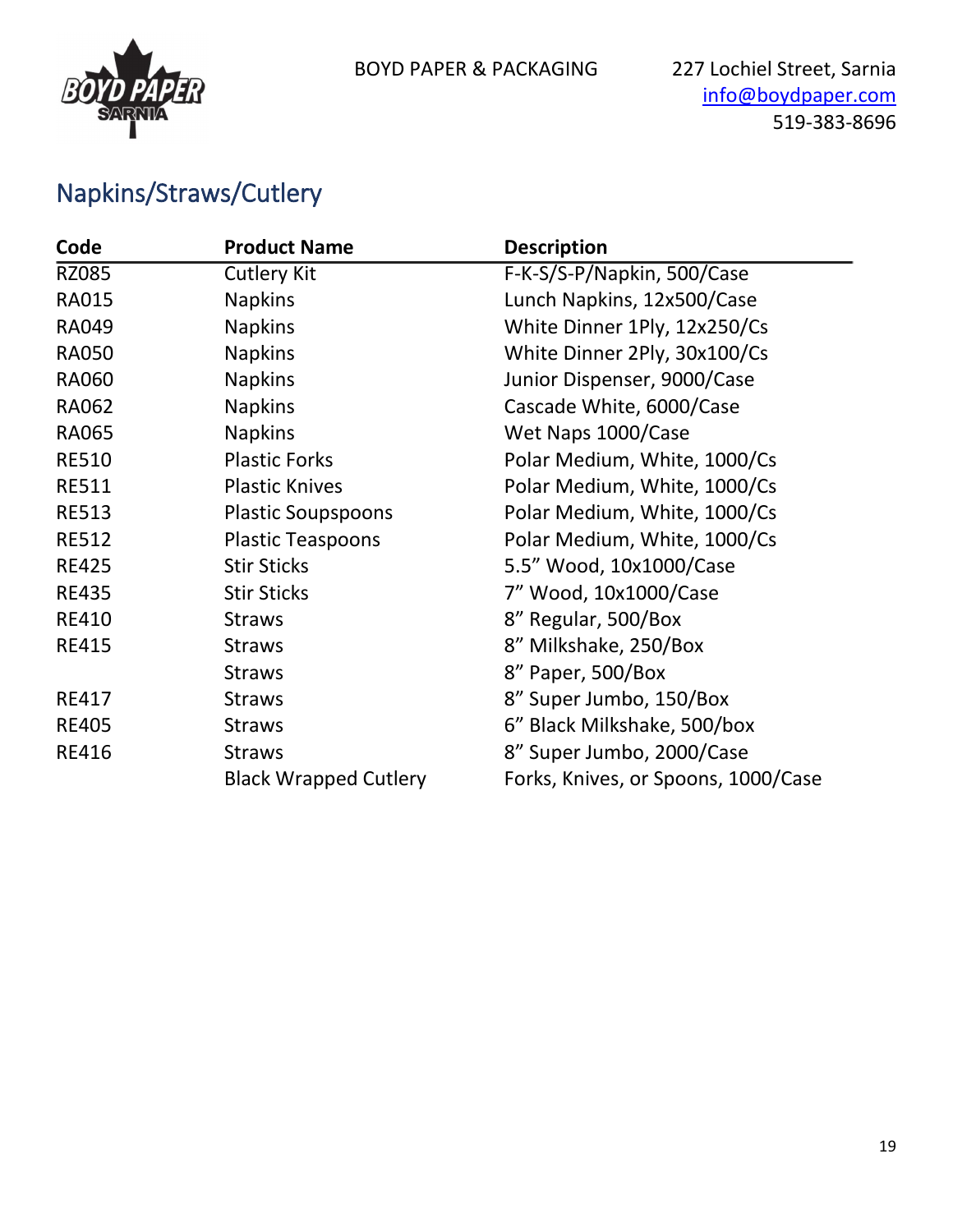

#### Cups & Lids, Hot & Cold

| Code         | <b>Product Name</b> | <b>Description</b>               |
|--------------|---------------------|----------------------------------|
| <b>RB010</b> | Foam Cup            | 6oz Dart 6J6, 1000/Case          |
| <b>RB015</b> | Foam Cup            | 8oz Dart 8J8, 1000/Case          |
| <b>RB020</b> | Foam Cup            | 10oz Dart 10J12, 1000/Case       |
| <b>RB025</b> | Foam Cup            | 12oz Dart 12J12, 1000/Case       |
| <b>RB030</b> | Foam Cup            | 14oz Dart 14J12, 1000/Case       |
| <b>RB040</b> | Foam Cup            | 16oz Dart 16J16, 1000/Case       |
| M005         | Foam Cup            | 24oz Dart 24J24, 500/Case        |
| <b>RB532</b> | Lily Cup            | 10oz 10XTC, 1000/Case            |
| <b>RB655</b> | Paper Cup           | 8oz Java Hot Drink, 50/Sleeve    |
| <b>RB656</b> | Paper Cup           | 8oz Java Hot Drink, 1000/Case    |
| <b>RB661</b> | Paper Cup           | 10oz Hot Drink, 50/Sleeve        |
| <b>RB662</b> | Paper Cup           | 10oz Hot Drink, 1000/Case        |
| <b>RB667</b> | Paper Cup           | 12oz Hot Drink, 50/Sleeve        |
| <b>RB668</b> | Paper Cup           | 12oz Hot Drink, 1000/Case        |
| <b>RB515</b> | Paper Cup           | 4oz White Cone, 200/Sleeve       |
| <b>RB560</b> | Paper Cup           | 5oz Dixie, 12x100/Case           |
| <b>RB600</b> | Paper Cup           | 16oz Sage, 1200/Case             |
| <b>RB605</b> | Paper Cup           | 21oz Cold Drink, 1200/Case       |
| <b>RB210</b> | <b>Plastic Cup</b>  | 5oz XL Polar, 20x50/Case         |
| <b>RB382</b> | <b>Plastic Cup</b>  | 7oz Dart 7N25, 25x100/Case       |
| <b>RB383</b> | <b>Plastic Cup</b>  | 9oz Dart 9N25, 25x100/Case       |
| <b>RB384</b> | <b>Plastic Cup</b>  | 12oz Dart 12SN, 50/Sleeve        |
| <b>RB385</b> | <b>Plastic Cup</b>  | 12oz Dart 12SN, 1000/Case        |
| <b>RB386</b> | <b>Plastic Cup</b>  | 14oz Dart 14N, 50/Sleeve         |
| <b>RB387</b> | <b>Plastic Cup</b>  | 14oz Dart 14N, 1000/Case         |
| <b>RB388</b> | <b>Plastic Cup</b>  | 16oz Dart Ultra Clear, 1000/Case |
| <b>RB389</b> | <b>Plastic Cup</b>  | 20oz Dart TN20 Clear, 1000/Cs    |
| <b>RB625</b> | <b>Plastic Cup</b>  | 24oz TD24 Clear, 600/Case        |
| <b>RB630</b> | <b>Plastic Cup</b>  | 32oz Dart TC32 Clear 300/Case    |
| <b>RB658</b> | <b>Plastic Lid</b>  | D9538 8oz Sip Lid, 100/Sleeve    |
| <b>RB659</b> | <b>Plastic Lid</b>  | D9538 8oz Sip Lid, 1000/Case     |
| <b>RB675</b> | <b>Plastic Lid</b>  | D9542 12-16oz Java, 100/Sl       |
|              |                     |                                  |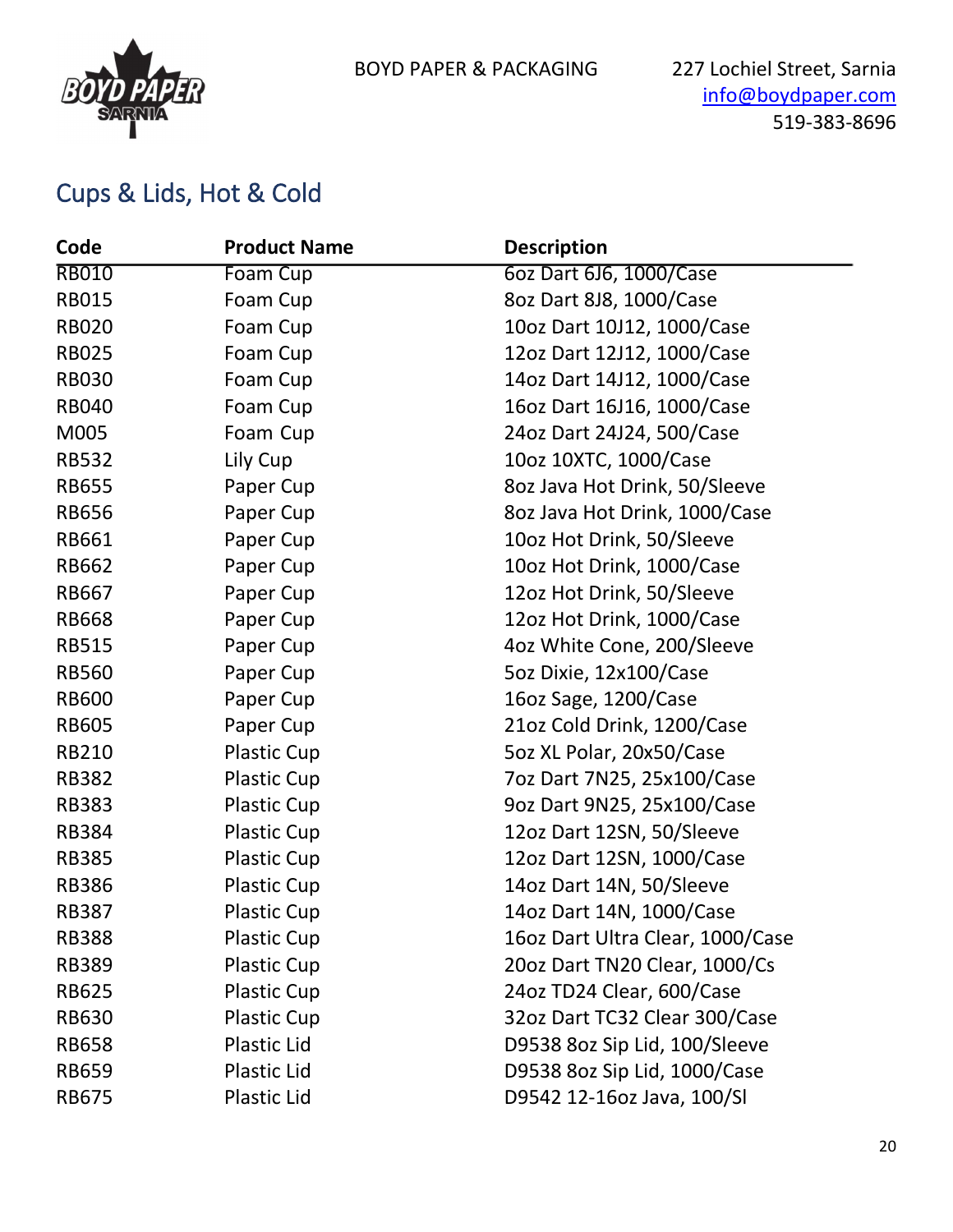

[info@boydpaper.com](mailto:info@boydpaper.com) 519-383-8696

| Code         | <b>Product Name</b> | <b>Description</b>            |
|--------------|---------------------|-------------------------------|
| <b>RB676</b> | <b>Plastic Lid</b>  | D9542 12-16oz Java, 1000/Cs   |
| <b>RB070</b> | <b>Plastic Lid</b>  | 6oz 6JL Lid, 10x100/Case      |
| <b>RB080</b> | <b>Plastic Lid</b>  | 8oz 8FTL Lid, 10x100/Case     |
| <b>RB090</b> | <b>Plastic Lid</b>  | 10-14oz 12FTL Lid, 100/Sleeve |
| <b>RB091</b> | <b>Plastic Lid</b>  | 10-14oz 12FTL Lid, 1000/Case  |
| <b>RB100</b> | <b>Plastic Lid</b>  | 16oz 16SL Lid, 1000/Case      |
| <b>RB390</b> | <b>Plastic Lid</b>  | 20oz 662TS Dart Lid 1000/Case |
| <b>RB392</b> | <b>Plastic Lid</b>  | 695TS 12-14oz Lid, 1000/Case  |
| <b>RB395</b> | <b>Plastic Lid</b>  | 24oz 20SL XLT Lid, 1000/Case  |
| <b>RB610</b> | <b>Plastic Lid</b>  | 914LSRD 16-21oz Lid, 1200/Cs  |
| <b>RB615</b> | <b>Plastic Lid</b>  | 24SL05 24oz Dart, 500/Case    |
| <b>RB626</b> | <b>Plastic Lid</b>  | 626TS 16 & 24oz Lid 1000/Cs   |
| <b>RB631</b> | <b>Plastic Lid</b>  | 32oz 636TS Straw Lid, 500/Cs  |
| <b>RB240</b> | <b>Wine Glass</b>   | 5.75oz Stemmed, 50x10/Case    |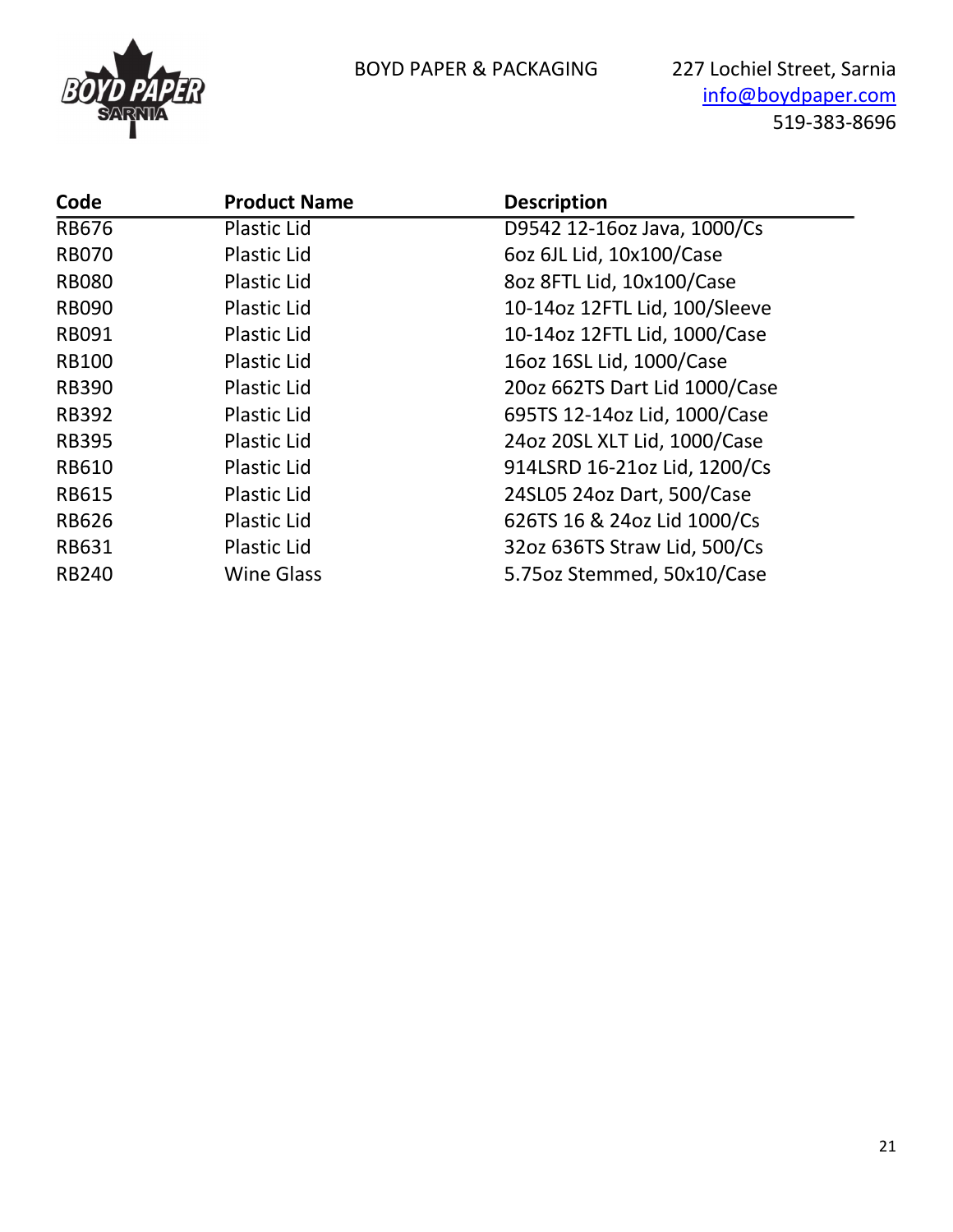

#### Foil & Wax, Sheets & Rolls

| Code         | <b>Product Name</b>        | <b>Description</b>            |
|--------------|----------------------------|-------------------------------|
| <b>RE110</b> | <b>Butcher Wrap</b>        | 18"x1300'                     |
| <b>RE144</b> | Cling Film                 | 11"x2500', Cutter Box         |
| <b>RE147</b> | Cling Film                 | 17"x2500', Cutter Box         |
| <b>RZ229</b> | Corg. Sheet                | 11"x 17" 50/Bdl               |
| <b>RZ230</b> | Corg. Sheet                | 15"x 21" 25/Bdl               |
| <b>RE078</b> | Foil Insulwrap             | 14"x 14", 1000/Case           |
| <b>RE155</b> | <b>Foil Sheets</b>         | Pop-Up, 500/Box               |
| <b>RE015</b> | Foil Wrap                  | 18"x500' Heavy Duty           |
| <b>RE149</b> | Foil Wrap                  | 30cm x 200M                   |
| <b>RE150</b> | Foil Wrap                  | 45cm x 100M                   |
| <b>RE115</b> | Freezer Wrap               | 15" Poly Coated, 900'/Roll    |
| <b>RE120</b> | Freezer Wrap               | 18" Poly Coated, 900'/Roll    |
| <b>RE125</b> | Freezer Wrap               | 24"Poly Coated, 900'/Roll     |
| <b>RE040</b> | Produce Wrap               | 18"x3900'                     |
| <b>RE077</b> | Silicone Pan Liner         | 16.375"x24.375", 1000/Case    |
| <b>RE050</b> | <b>Waxies</b>              | 5.5"x9", 12x1000/Case         |
| <b>RE055</b> | <b>Wax Paper</b>           | 8"x 11" 2000/Box              |
| <b>RE080</b> | Wax Paper Roll             | 12"x375'/Roll, 6 Rolls/Case   |
| <b>RE043</b> | <b>Waxed Sheet</b>         | 8"x 10.75" Sheet 10x1000/Case |
| <b>RE045</b> | <b>Waxed Sheet</b>         | 5.25"x5.25" Patty, 1000/Box   |
| <b>RE060</b> | <b>Waxed Sheets</b>        | 12"x12" 1000/Case             |
| <b>RE065</b> | <b>Waxed Sheets</b>        | 15"x18" 1000/Case             |
| <b>RE079</b> | <b>Waxed Sheets</b>        | 12"x12" Gingham, 1000/Case    |
| M076         | <b>Waxed Sulphite Roll</b> | 15"x2300', White              |
| <b>RE085</b> | Parchment Paper            | 15"x164'/Roll                 |
|              |                            |                               |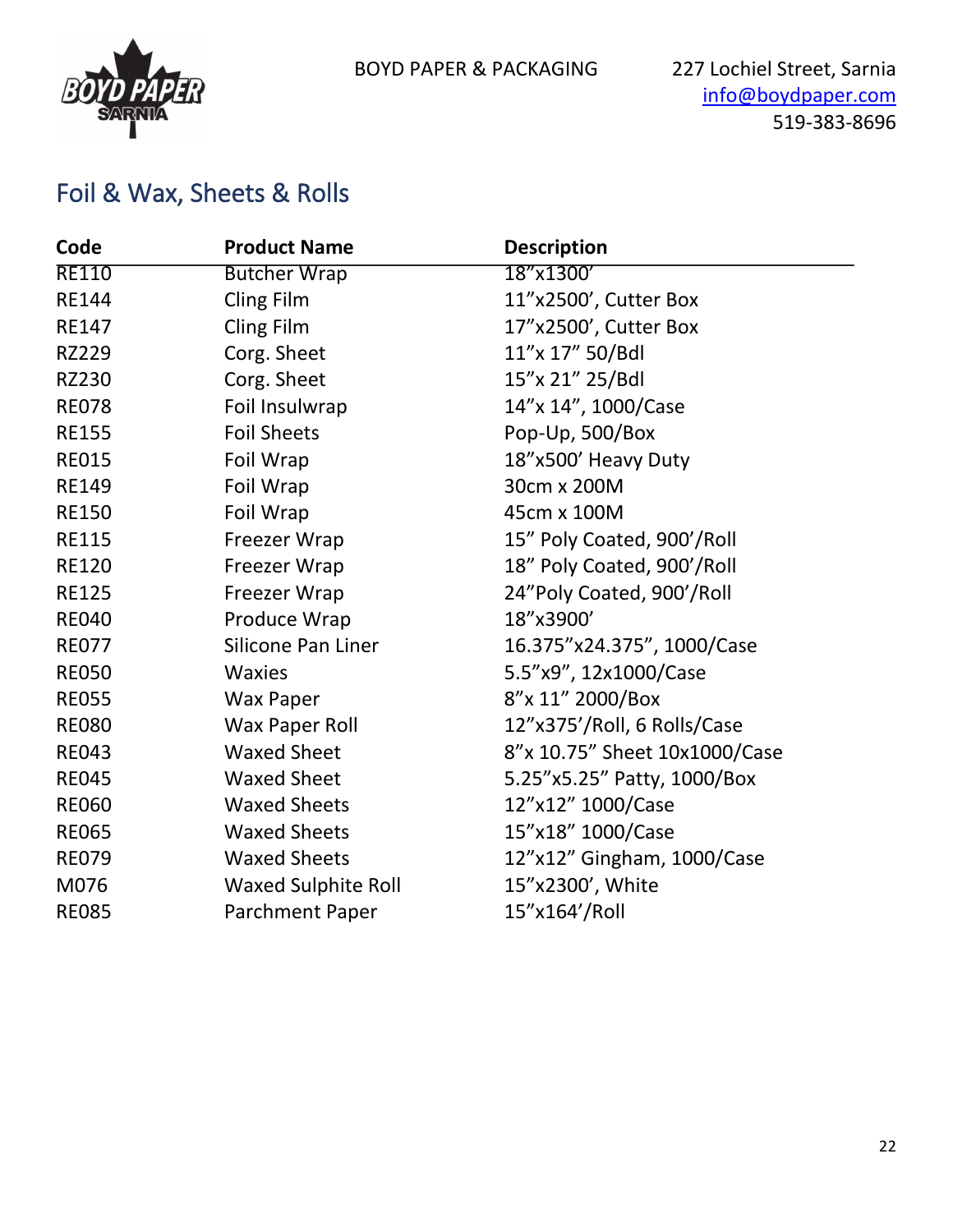

## Kraft & Corg. Wrap Sheets/Rolls & Bubble Wrap/Boxes/Misc

| Code         | <b>Product Name</b>    | <b>Description</b>             |
|--------------|------------------------|--------------------------------|
| <b>CF139</b> | <b>Bubble Wrap</b>     | ½", 48"x12"                    |
| CF140        | <b>Bubble Wrap</b>     | 1/2", 48"x250' Roll            |
| CF145        | <b>Bubble Wrap</b>     | 3/16", 48"x750'/Roll           |
| <b>CE024</b> | Cap Tissue             | 18"x24" White, 5 Reams/Case    |
| CF105        | Cardboard Box          | 18"x14"x12", 32 ECT            |
| <b>CC036</b> | <b>Corrugated Roll</b> | 36"x250', Single Faced         |
| <b>CC040</b> | <b>Corrugated Roll</b> | 48"x250', Single Faced         |
| <b>CC060</b> | <b>Corrugated Roll</b> | 60"x250', Single Faced         |
| CA055        | Kraft Roll             | 18" DD 30, 1200'/Roll          |
| CA090        | Kraft Roll             | 36" DD 30, 1200'/Roll          |
| CA125        | Kraft Roll             | 36" DD 40, 900'/Roll           |
| CA130        | <b>Kraft Roll</b>      | 36" DD 60, 600'/Roll           |
| <b>CA200</b> | <b>Kraft Roll</b>      | 15" DD 30 White Roll           |
| <b>CC300</b> | <b>Newsprint Roll</b>  | 36", White                     |
| <b>CE009</b> | <b>Newsprint Sheet</b> | 18"x24" 25 lb Bundle           |
| CF079        | Pallet Wrap            | 5" Pallet Wrap/Disp. 12RI/Case |
| <b>CF080</b> | Pallet Wrap            | 14"x1500'/Roll, 75ga           |
| CF081        | Pallet Wrap            | 18", 4 Roll/Case               |
| CF115        | Peanut Foam            | 20 Cu. Ft./Bag                 |
| M047         | Poly Foam              | 48"x1/8", 550'/Roll            |